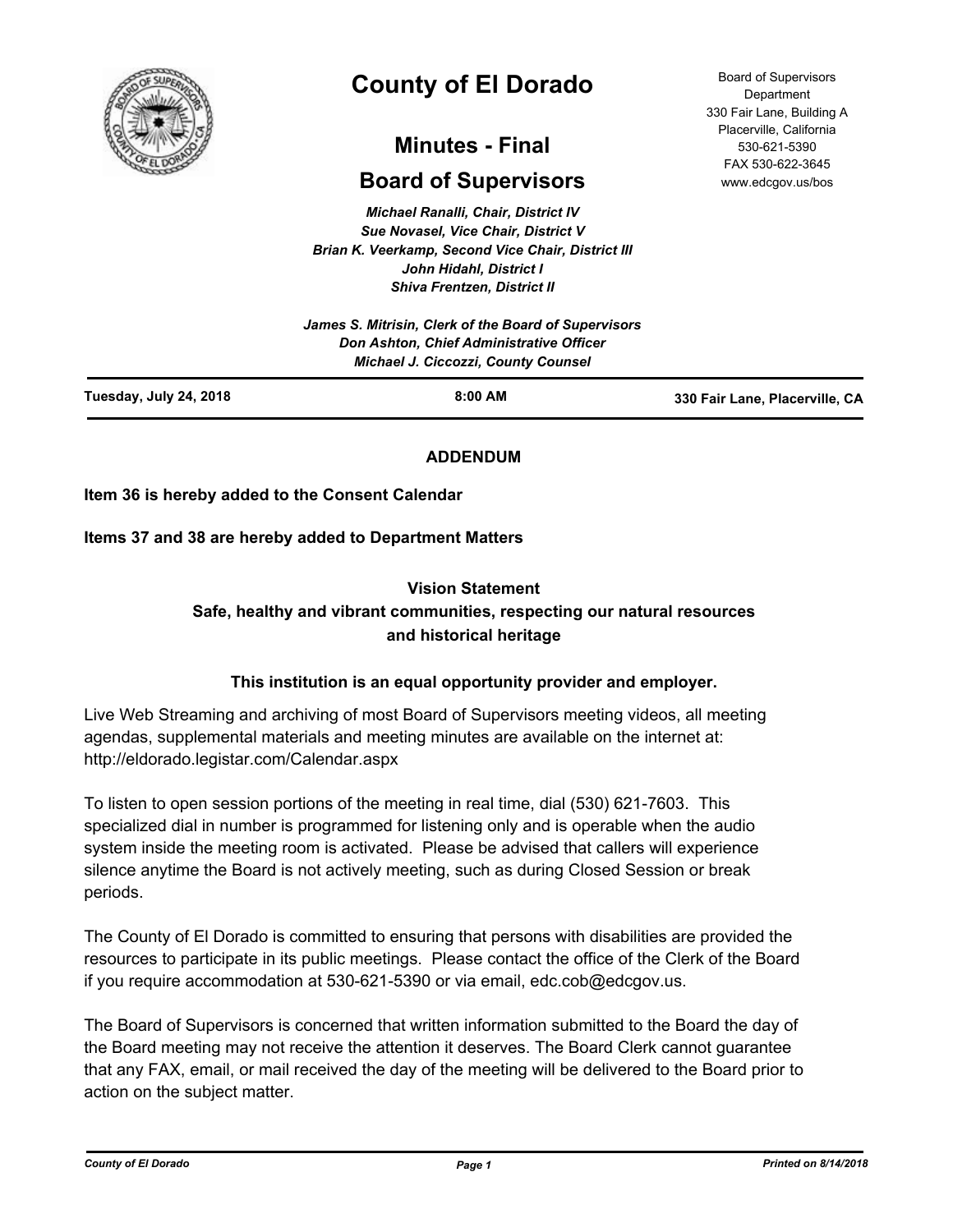The Board meets simultaneously as the Board of Supervisors and the Board of Directors of the Air Quality Management District, In-Home Supportive Services, Public Housing Authority, Redevelopment Agency and other Special Districts.

For Purposes of the Brown Act § 54954.2 (a), the numbered items on this Agenda give a brief description of each item of business to be transacted or discussed. Recommendations of the staff, as shown, do not prevent the Board from taking other action.

Materials related to an item on this Agenda submitted to the Board of Supervisors after distribution of the agenda packet are available for inspection during normal business hours in the public viewing packet located in Building A, 330 Fair Lane, Placerville or in the Board Clerk's Office located at the same address. Such documents are also available on the Board of Supervisors' Meeting Agenda webpage subject to staff's ability to post the documents before the meeting.

#### **PROTOCOLS FOR PUBLIC COMMENT**

Public comment will be received at designated periods as called by the Board Chair.

Public comment on items scheduled for Closed Session will be received before the Board recesses to Closed Session.

Except with the consent of the Board, individuals shall be allowed to speak to an item only once.

On December 5, 2017 the Board adopted the following protocol relative to public comment periods:

Time for public input will be provided at every Board of Supervisors meeting. Individuals will have three minutes to address the Board. Individuals authorized by organizations will have three minutes to present organizational positions and perspectives and may request additional time, up to five minutes. At the discretion of the Board, time to speak by any individual may be extended.

A total of 20 minutes will be allocated for public comment during Open Forum and for each agenda item to be discussed. Public comment on certain agenda items designated and approved by the Board may be treated differently with specific time limits per speaker or a limit on the total amount of time designated for public comment. It is the intent of the Board that quasi-judicial matters have additional flexibility depending upon the nature of the issue.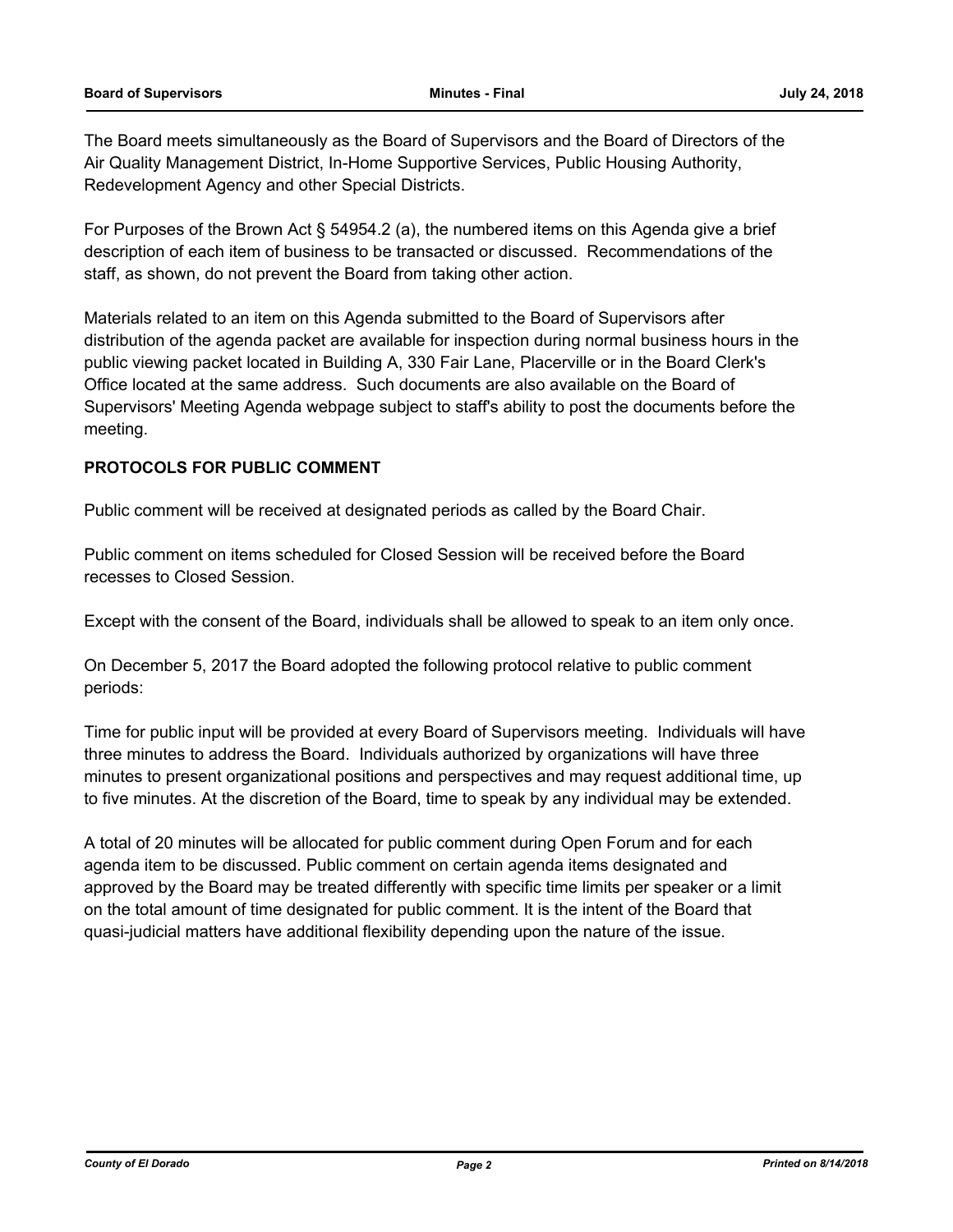Individual Board members may ask clarifying questions but will not engage in substantive dialogue with persons providing input to the Board.

If a person providing input to the Board creates a disruption by refusing to follow Board guidelines, the Chair of the Board may take the following actions.

Step 1. Request the person adhere to Board guidelines. If the person refuses, the Chair may ask the Clerk to turn off the speaker's microphone.

Step 2. If the disruption continues, the Chair may order a recess of the Board meeting.

Step 3. If the disruption continues, the Chair may order the removal of the person from the Board meeting.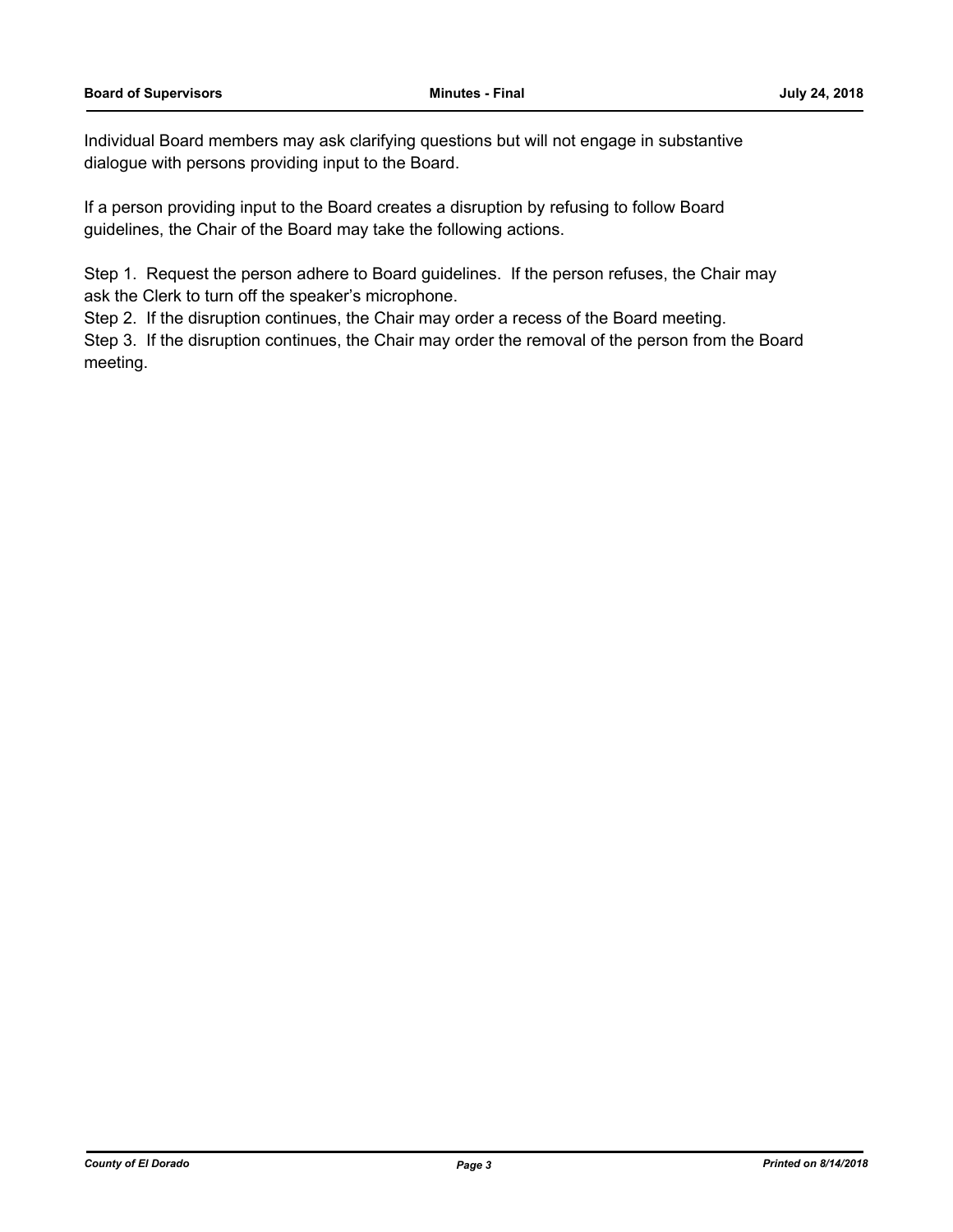#### **8:01 A.M. - CALLED TO ORDER AND RECESSED TO CLOSED SESSION**

Present: 5 - Supervisor Veerkamp, Supervisor Frentzen, Supervisor Ranalli, Supervisor Novasel and Supervisor Hidahl

#### **9:00 A.M. - RECONVENED TO OPEN SESSION AND CLOSED SESSION REPORTS**

Present: 5 - Supervisor Veerkamp, Supervisor Frentzen, Supervisor Ranalli, Supervisor Novasel and Supervisor Hidahl

#### **INVOCATION AND PLEDGE OF ALLEGIANCE TO THE FLAG**

**Pastor Craig Klatt of the Camino Adventist Church gave the Invocation. Supervisor Veerkamp led the Pledge of Allegiance to the Flag.**

#### **ADOPTION OF THE AGENDA AND APPROVAL OF CONSENT CALENDAR**

**A motion was made by Supervisor Frentzen, seconded by Supervisor Novasel to Adopt the Agenda and Approve the Consent Calendar with the following change: Pull item 5 for discussion.**

**Yes:** 5 - Veerkamp, Frentzen, Ranalli, Novasel and Hidahl

The Board may make any necessary additions, deletions or corrections to the agenda including moving items to or from the Consent Calendar and adopt the agenda and the Consent Calendar with one single vote. A Board member may request an item be removed from the Consent Calendar for discussion and separate Board action. At the appropriate time as called by the Board Chair, members of the public may make a comment on matters on the Consent Calendar prior to Board action.

#### **OPEN FORUM**

*Public Comment: J. Hebenstreit*

#### [18-1183](http://eldorado.legistar.com/gateway.aspx?m=l&id=/matter.aspx?key=24533) OPEN FORUM (See Attachment)

Open Forum is an opportunity for members of the public to address the Board of Supervisors on subject matter that is not on their meeting agenda and within their jurisdiction. Public comments during Open Forum are limited to three minutes per person. Individuals authorized by organizations will have three minutes to present organizational positions and perspectives and may request additional time, up to five minutes. The total amount of time reserved for Open Forum is 20 Minutes.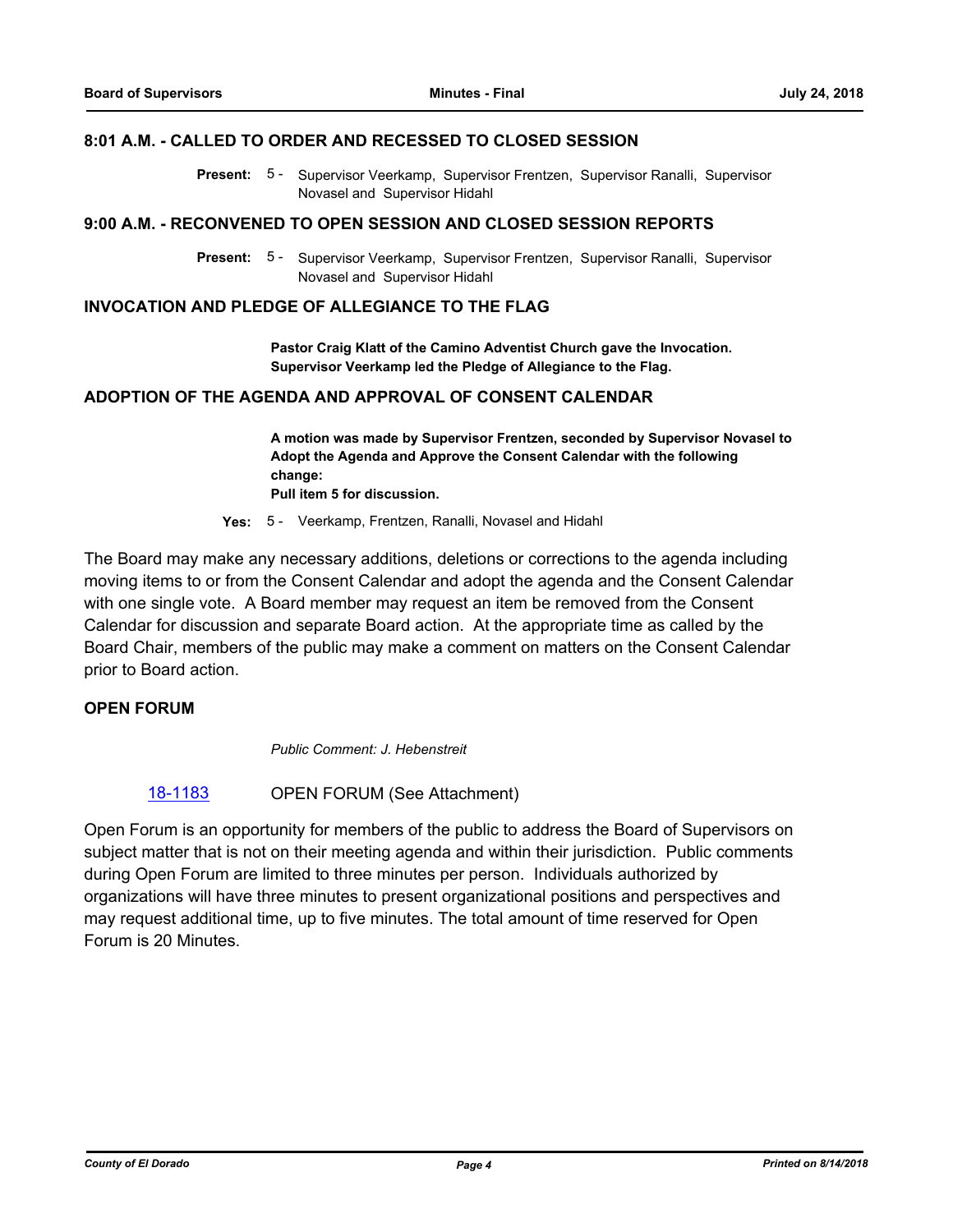#### **CONSENT CALENDAR**

**1.** [18-1134](http://eldorado.legistar.com/gateway.aspx?m=l&id=/matter.aspx?key=24484) Clerk of the Board recommending the Board approve the Minutes from the regular meeting of the Board on July 17, 2018.

**This matter was Approved on the Consent Calendar.**

#### **GENERAL GOVERNMENT - CONSENT ITEMS**

**2.** [18-1138](http://eldorado.legistar.com/gateway.aspx?m=l&id=/matter.aspx?key=24488) Community Development Services, Administration and Finance Division, recommending the Board approve and authorize the Chair to sign the First Amendment to a perpetual agreement with Cardknox (Agreement 2709 - Attachments A & B) for the following: 1) Credit and debit card convenience fee rates charged directly to the public at 2.89% for internet transactions and 2.69% for transactions in Community Development Services card readers; and 2) Administrative payments made annually no greater than \$1,000.

> **FUNDING:** Technology Fees (credit card processing fees are paid by cardholders).

**This matter was Approved on the Consent Calendar.**

**3.** [18-1126](http://eldorado.legistar.com/gateway.aspx?m=l&id=/matter.aspx?key=24476) Chief Administrative Office recommending the Board: 1) Approve and authorize the Chair to sign a letter of endorsement supporting the El Dorado County Transportation Commission's grant application for Caltrans State Planning and Research funds for the development of a Community Transportation Plan for the El Dorado Hills Business Park; and

2) Adopt and authorize the Chair to sign Resolution **160-2018** authorizing the allocation of \$18,000 and 155 hours of County staff time in support of such efforts.

**FUNDING:** Economic Development - Transient Occupancy Tax.

**This matter was Approved and Resolution 160-2018 was Adopted upon Approval of the Consent Calendar.**

**4.** [18-1132](http://eldorado.legistar.com/gateway.aspx?m=l&id=/matter.aspx?key=24482) Chief Administrative Office recommending the Board receive and file an update relative to implementation of the objectives identified in the Good Governance strategic plan goal, and approve the definition of 'Succession Planning' as "A deliberate strategic process that sources talents and identifies potential new leaders by developing motivated staff to meet the needs of the community and organization to ensure functional continuity."

#### **FUNDING:** N/A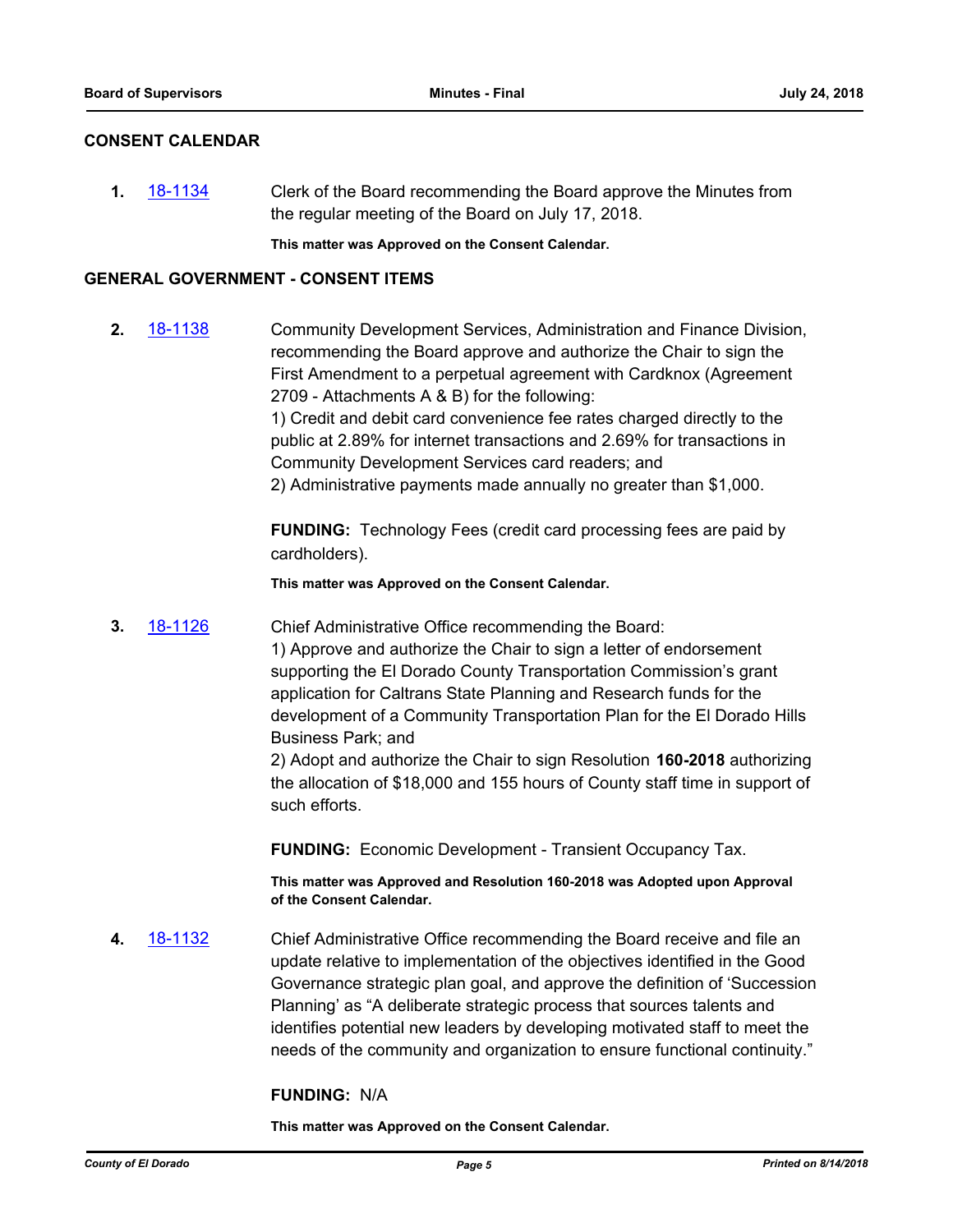**5.** [18-1153](http://eldorado.legistar.com/gateway.aspx?m=l&id=/matter.aspx?key=24503) Chief Administrative Officer and Director of Human Resources recommending the Board approve and authorize the Chair to sign Resolution **159-2018** to increase the Director of Planning and Building base salary and align it with the Director of Transportation salary.

**FUNDING:** General Fund.

**A motion was made by Supervisor Hidahl, seconded by Supervisor Novasel to Adopt Resolution 159-2018 with the following change to the language after the effective date to strike out "first full pay period following adoption" and add the language after the effective date to "pay period beginning September 29, 2018".**

- **Yes:** 5 Veerkamp, Frentzen, Ranalli, Novasel and Hidahl
- **6.** [18-1144](http://eldorado.legistar.com/gateway.aspx?m=l&id=/matter.aspx?key=24494) Clerk of the Board recommending the Board adopt and authorize the Chair to sign Resolution **158-2018** to schedule a regular meeting of the Board on August 21, 2018 in lieu of the recently cancelled regular meeting of August 7, 2018.

**Resolution 158-2018 was Adopted upon Approval of the Consent Calendar.**

**7.** [18-1050](http://eldorado.legistar.com/gateway.aspx?m=l&id=/matter.aspx?key=24399) County Counsel recommending the Board authorize the Chair to execute Amendment 1 to Agreement for Legal Services Between El Dorado County and Abbott & Kindermann, Inc., Agreement 431-S1711 (Lunsmann litigation) to increase the not to exceed amount from \$50,000 to \$125,000.

**FUNDING:** General Fund and Non-General Fund.

**This matter was Approved on the Consent Calendar.**

- **8.** [18-0671](http://eldorado.legistar.com/gateway.aspx?m=l&id=/matter.aspx?key=24016) Treasurer-Tax Collector recommending the Board approve the continuation of the following perpetual agreements for an estimated total of \$78,338.00 for the Fiscal Year 2018/19 for ongoing maintenance and support for equipment, software licensing and treasury services as follows:
	- 1) Bloomberg Finance LP;
	- 2) Bank of New York Mellon Trust Co;
	- 3) Diebold Inc;
	- 4) HP Enterprises Services LLC;
	- 5) Professional Consultancy International (PCI LLC);
	- 6) SymPro Inc; and
	- 7) Columbia Ultimate Business Systems.

**FUNDING:** General Fund.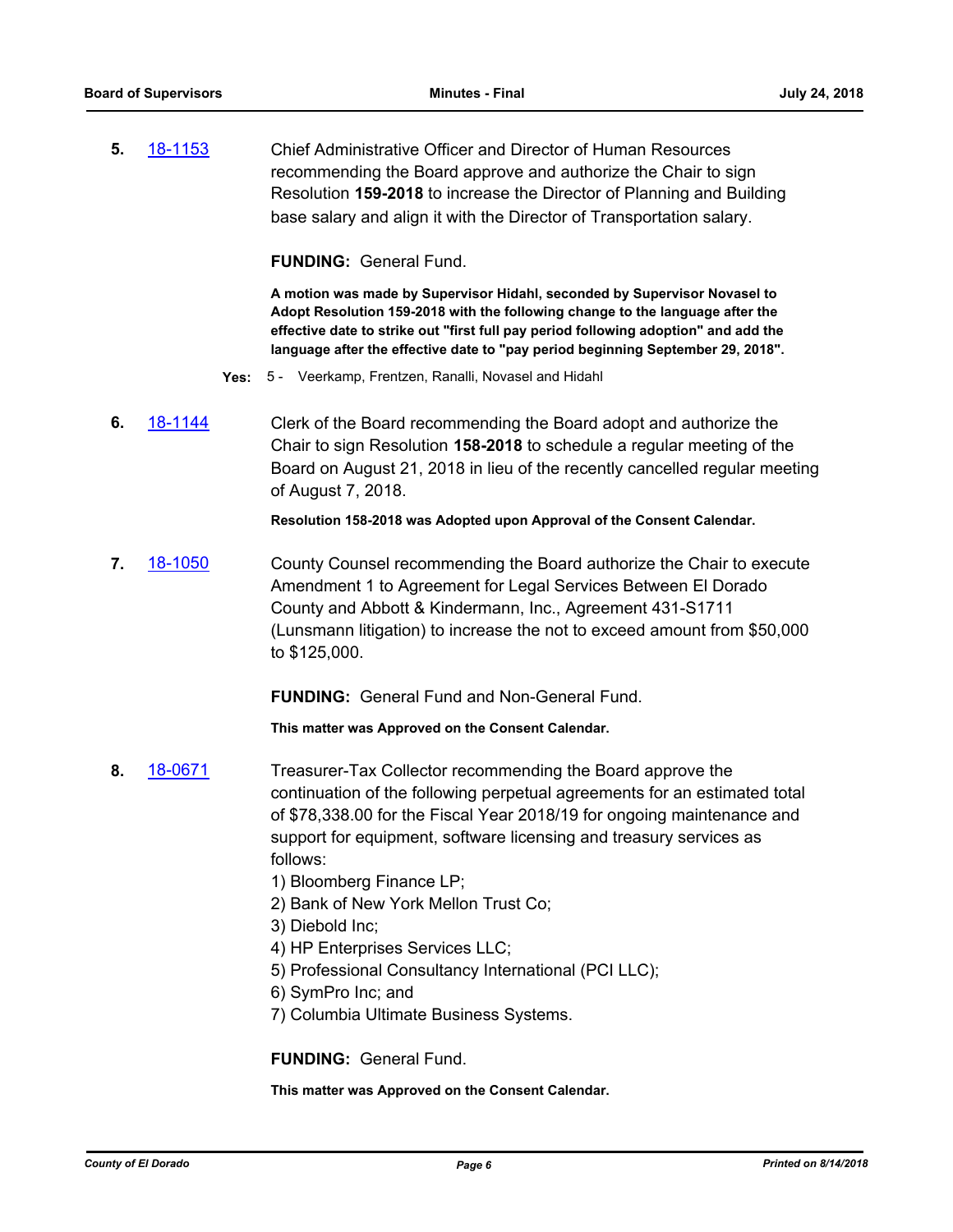#### **HEALTH AND HUMAN SERVICES - CONSENT ITEMS**

**9.** [18-1023](http://eldorado.legistar.com/gateway.aspx?m=l&id=/matter.aspx?key=24372) Health and Human Services Agency recommending the Board: 1) Approve Agreement for Services 3096, with Ancestry.com for the provision of website membership subscription with a perpetual term that commences upon execution; 2) Authorize the Purchasing Agent to execute Agreement for Services 3096 with Ancestry.com for the provision of website membership subscription in the amount of \$99 for the U.S Discovery, six-month membership plan, with automatic renewal; and 3) Authorize the Purchasing Agent to execute future documents for the Health and Human Services Agency's Ancestry.com website membership subscription, upon term expiration, contingent upon approval by County Counsel and sufficient appropriation are included in the department's budget.

**FUNDING:** General Fund.

**This matter was Approved on the Consent Calendar.**

**10.** [18-1032](http://eldorado.legistar.com/gateway.aspx?m=l&id=/matter.aspx?key=24381) Health and Human Services Agency recommending the Board: 1) Approve and authorize the Chair to sign Amendment 1 to Agreement for Services 366 with Shared Vision Consultants, Inc., for the provision of consultant services, expanding the Scope of Services to include providing guidance and direction to the Health and Human Services Agency Strategic Plan Goal #5 "Service Integration: To develop and implement a continuum of care model for individuals, families and community partners that integrates access, assessment, referral, and efficient delivery of programs and services," thereby increasing the maximum obligation by \$26,000 effective upon execution of Amendment 1, for a new total obligation of \$78,471; with no change to the term of August 31, 2017 through August 30, 2020; and 2) Authorize the Purchasing Agent, or designee, to execute further documents relating to Agreement for Services 366, including amendments which do not increase the maximum dollar amount or term of the Agreement, and contingent upon approval by County Counsel and

Risk Management.

**FUNDING:** State, Federal and Realignment.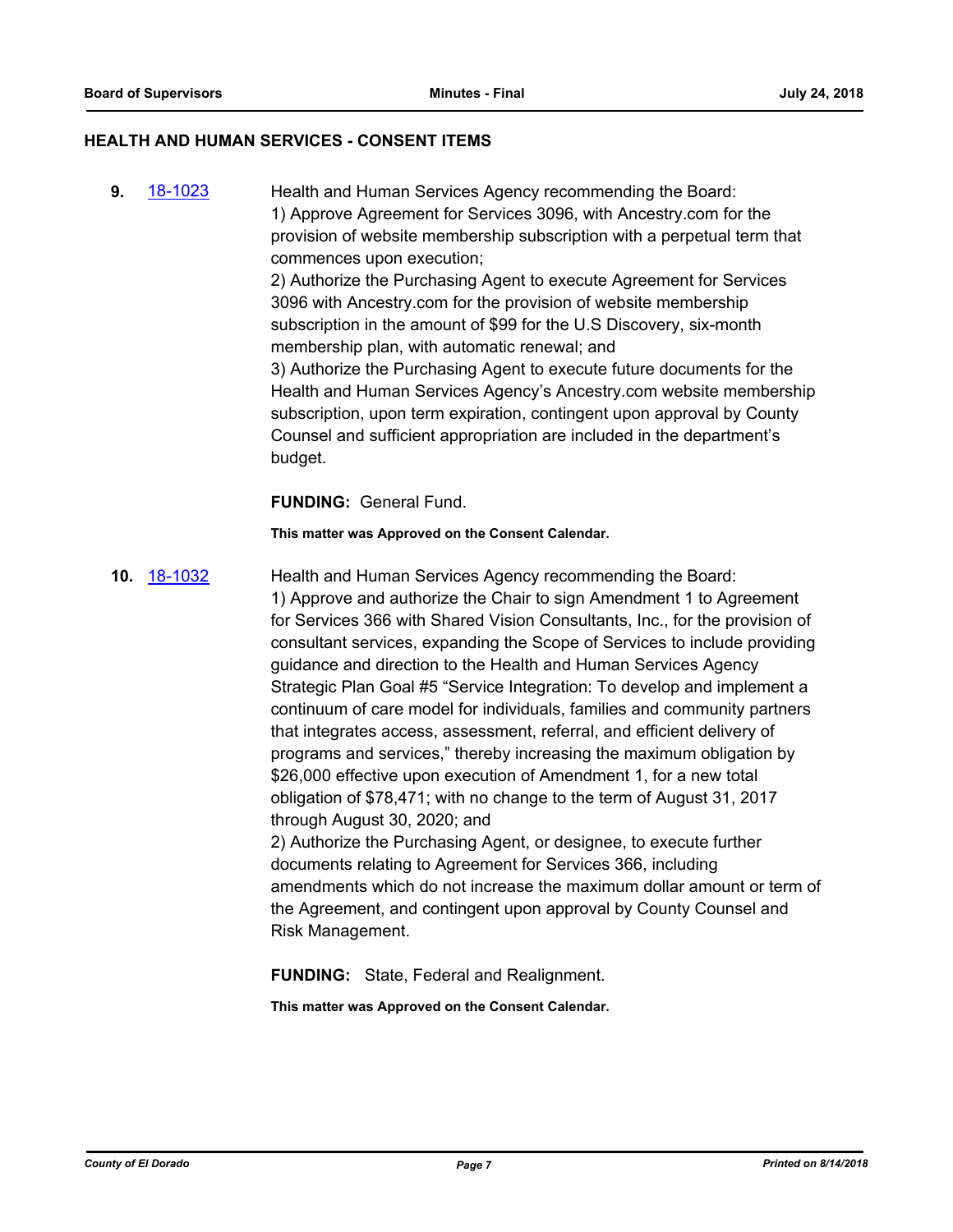#### **LAND USE AND DEVELOPMENT - CONSENT ITEMS**

**11.** [18-1097](http://eldorado.legistar.com/gateway.aspx?m=l&id=/matter.aspx?key=24447) Air Quality Management District recommending the Board, acting as the El Dorado County Air Quality Management District Board of Directors, adopt and authorize the Chair to sign Resolution **156-2018** approving the Authorized Personnel Allocation Resolution, with the personnel allocation schedule included as Resolution Exhibit 1, based on the Board approved Fiscal Year 2018-19 District Budget.

#### **FUNDING:** N/A

**Resolution 156-2018 was Adopted upon Approval of the Consent Calendar.**

**12.** [18-0729](http://eldorado.legistar.com/gateway.aspx?m=l&id=/matter.aspx?key=24076) Community Development Services, Department of Transportation, recommending the Board approve and authorize the Chair to sign the Second Amendment to Agreement for Services 323-S1711 with Black Fox Timber Management Group, Inc. increasing the not-to-exceed by \$200,000 for a total amount not-to-exceed amount of \$375,000, increasing hourly billing rates by 8%, and extending the term one additional year for a total of three years, expiring on November 28, 2019.

> **FUNDING:** California Disaster Assistance Act Funds (75%) and CALFIRE (25%).

**This matter was Approved on the Consent Calendar.**

**13.** [18-0902](http://eldorado.legistar.com/gateway.aspx?m=l&id=/matter.aspx?key=24250) Community Development Services, Department of Transportation, recommending the Board approve and authorize the Chair to sign Consent to Common Use Agreement between the County and Pacific Gas and Electric Company, recognizing the prior easement and rights of Pacific Gas and Electric Company to a portion of County-owned APN 076-133-17.

**FUNDING:** N/A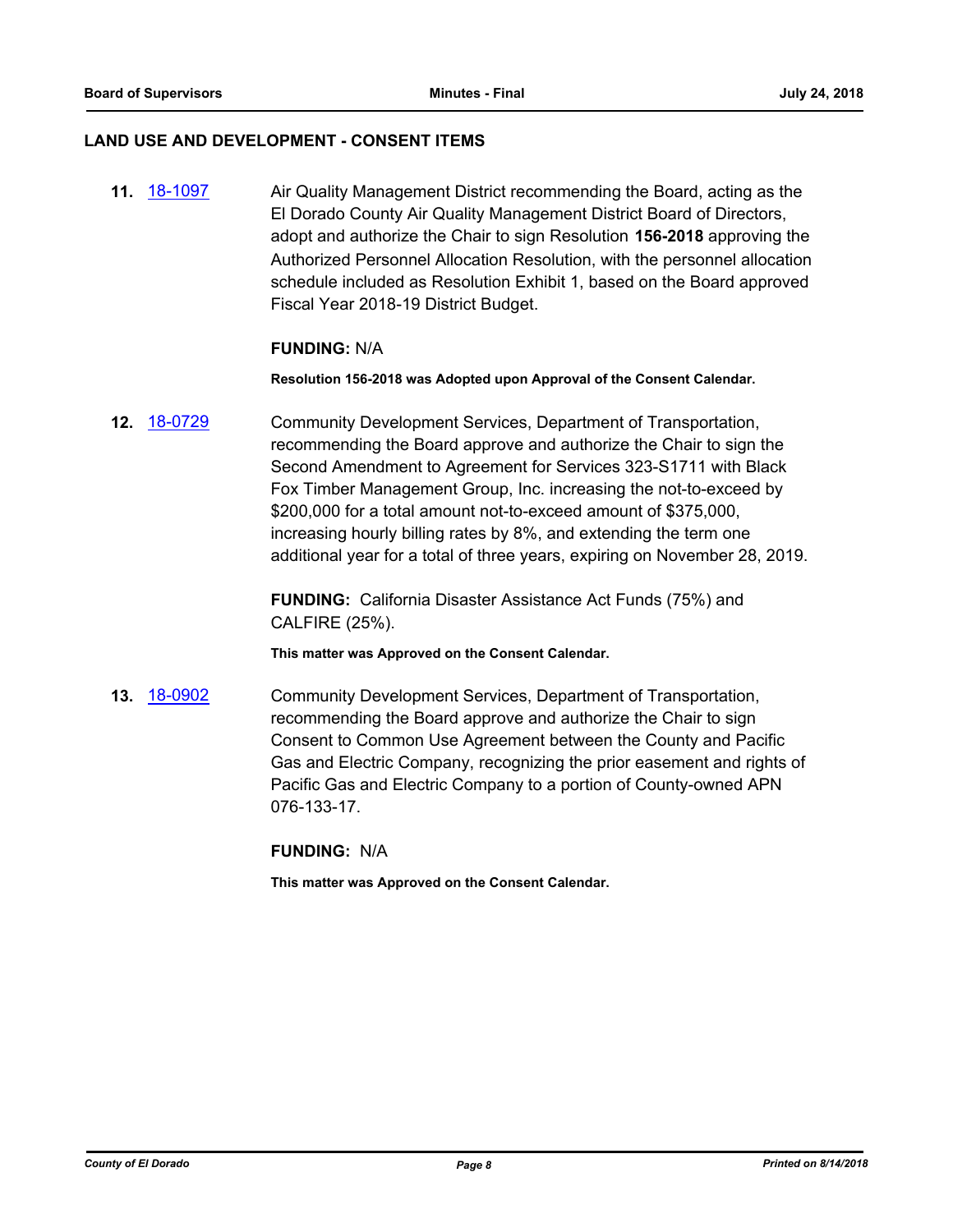|     | 14. 18-1041 | Community Development Services, Department of Transportation,                                                                                                                                                                                                                                                                                                    |
|-----|-------------|------------------------------------------------------------------------------------------------------------------------------------------------------------------------------------------------------------------------------------------------------------------------------------------------------------------------------------------------------------------|
|     |             | recommending the Board consider the following:                                                                                                                                                                                                                                                                                                                   |
|     |             | 1) Accept the off-site road improvements for Wilson Estates, TM 14-1515                                                                                                                                                                                                                                                                                          |
|     |             | as complete as of March 1, 2018;                                                                                                                                                                                                                                                                                                                                 |
|     |             | 2) Reduce Performance Bond SUR23100098 from \$623,951.88 to                                                                                                                                                                                                                                                                                                      |
|     |             | \$62,395.19, which is ten percent of the total cost of the road                                                                                                                                                                                                                                                                                                  |
|     |             | improvements. This amount guarantees against any defective work, labor<br>done, or defective materials furnished, which is to be released after one                                                                                                                                                                                                              |
|     |             | year if no claims are made;                                                                                                                                                                                                                                                                                                                                      |
|     |             | 3) Hold Laborers & Materialmens Bond SUR23100098 in the amount of<br>\$623,951.88 for six months to guarantee payments to persons furnishing<br>labor, materials, or equipment; and                                                                                                                                                                              |
|     |             | 4) Authorize the Clerk of the Board to release the respective Bonds after                                                                                                                                                                                                                                                                                        |
|     |             | the required time periods.                                                                                                                                                                                                                                                                                                                                       |
|     |             |                                                                                                                                                                                                                                                                                                                                                                  |
|     |             | <b>FUNDING: Developer Funded.</b>                                                                                                                                                                                                                                                                                                                                |
|     |             | This matter was Approved on the Consent Calendar.                                                                                                                                                                                                                                                                                                                |
| 15. | 18-1046     | Community Development Services, Department of Transportation,                                                                                                                                                                                                                                                                                                    |
|     |             | recommending the Board consider the following:                                                                                                                                                                                                                                                                                                                   |
|     |             | 1) Accept the subdivision improvements for Wilson Estates, TM 14-1515<br>as complete as of March 1, 2018;                                                                                                                                                                                                                                                        |
|     |             | 2) Hold Performance Bond SUR23100121 in the amount of \$246,534.14,<br>which is ten percent of the total improvements. This amount guarantees<br>against any defective work, labor done, or defective materials furnished,<br>which is to be released after one year if no claims are made;<br>3) Hold Laborers & Materialmens Bond SUR23100121 in the amount of |
|     |             | \$1,232,670.72 for six (6) months to guarantee payments to persons<br>furnishing labor, materials, or equipment; and                                                                                                                                                                                                                                             |
|     |             | 4) Authorize the Clerk of the Board to release the respective Bonds after<br>the required time periods.                                                                                                                                                                                                                                                          |
|     |             | <b>FUNDING: Developer Funded.</b>                                                                                                                                                                                                                                                                                                                                |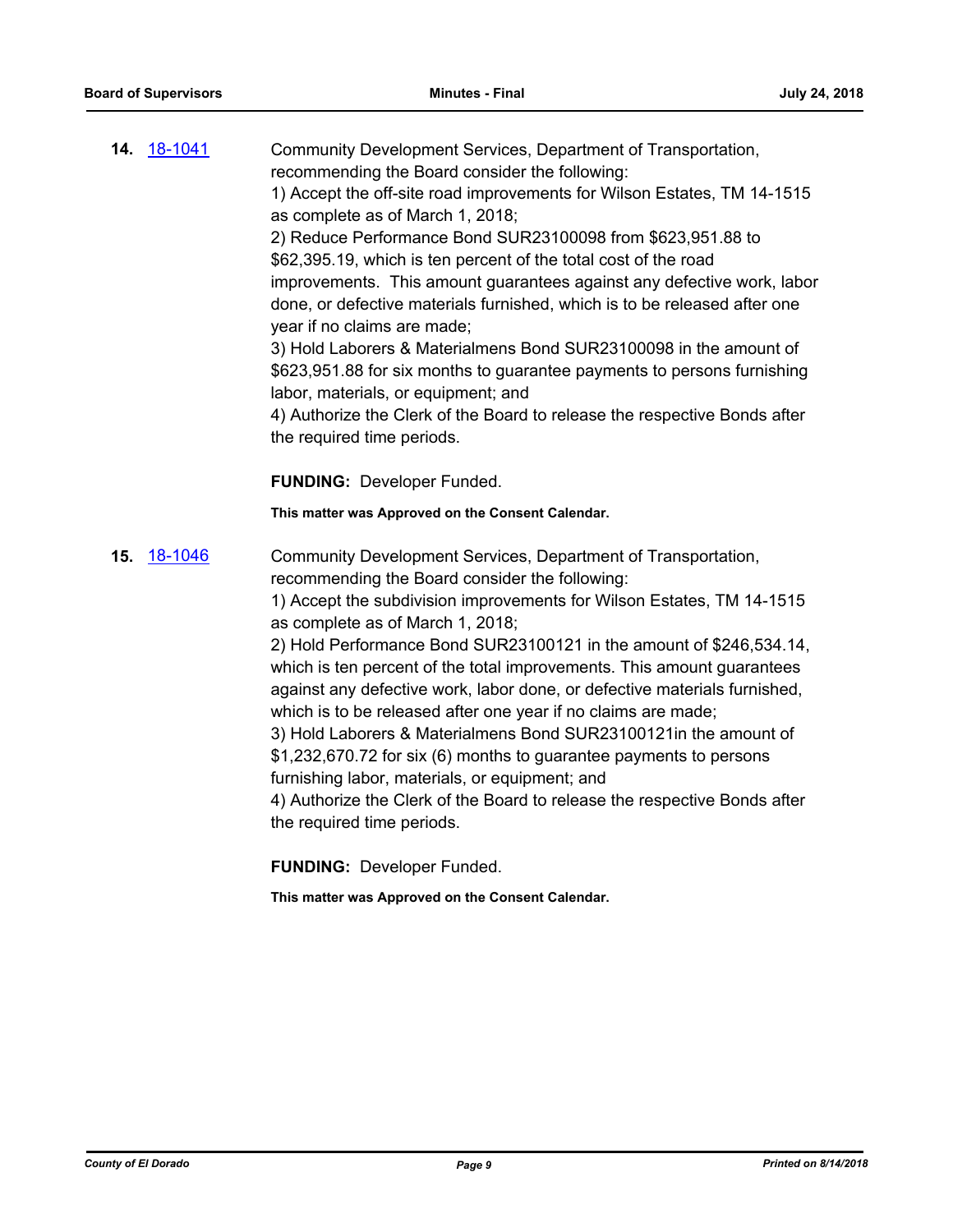|     | <b>16.</b> 18-1051 | Community Development Services, Department of Transportation,<br>recommending the Board:<br>1) Accept the subdivision improvements for Serrano Village K5, Phase 2,<br>Unit 4, TM 10-1496-R, as complete;<br>2) Reduce Performance Bond 0701845 from \$176,900.10 to<br>\$149,117.10, which is ten percent of the total cost of the subdivision<br>improvements. This amount guarantees against any defective work, labor<br>done, or defective materials furnished, which is to be released after one<br>year if no claims are made;<br>3) Hold Laborers & Materialmens Bond 0701845 in the amount of<br>\$745,585.51 for six months to guarantee payments to persons furnishing<br>labor, materials, or equipment; and<br>4) Authorize the Clerk of the Board to release the respective Bonds after |
|-----|--------------------|-------------------------------------------------------------------------------------------------------------------------------------------------------------------------------------------------------------------------------------------------------------------------------------------------------------------------------------------------------------------------------------------------------------------------------------------------------------------------------------------------------------------------------------------------------------------------------------------------------------------------------------------------------------------------------------------------------------------------------------------------------------------------------------------------------|
|     |                    | the required time periods.                                                                                                                                                                                                                                                                                                                                                                                                                                                                                                                                                                                                                                                                                                                                                                            |
|     |                    | <b>FUNDING: Developer Funded. (No Federal Funds)</b>                                                                                                                                                                                                                                                                                                                                                                                                                                                                                                                                                                                                                                                                                                                                                  |
|     |                    | This matter was Approved on the Consent Calendar.                                                                                                                                                                                                                                                                                                                                                                                                                                                                                                                                                                                                                                                                                                                                                     |
| 17. | <u>18-1078</u>     | Community Development Services, Department of Transportation,<br>recommending the Board approve and authorize the Chair to sign<br>Agreement for Funding of Right of Way Acquisition Costs 18-54835 with<br>Lennar Winncrest, LLC pertaining to the Country Club Drive Realignment -<br>Bass Lake Road to Tierra de Dios Drive Project, CIP 71360.                                                                                                                                                                                                                                                                                                                                                                                                                                                    |
|     |                    | <b>FUNDING: Developer Funded.</b>                                                                                                                                                                                                                                                                                                                                                                                                                                                                                                                                                                                                                                                                                                                                                                     |
|     |                    | This matter was Approved on the Consent Calendar.                                                                                                                                                                                                                                                                                                                                                                                                                                                                                                                                                                                                                                                                                                                                                     |
| 18. | <u>18-1096</u>     | Community Development Services, Department of Transportation,<br>recommending the Board authorize an exception to Policy D-4, Vehicle<br>Use, Standards, Procurement and Disposal, to allow for overnight<br>retention of two (2) County vehicles for the duration of construction of the<br>Silva Valley Parkway Class 1 and Class 2 Bike Lanes (Harvard to Green<br>Valley Road) Project, CIP 72310/36105037 and the New York Creek Trail<br>East - Phase 2 Project, CIP 72308/36109008.                                                                                                                                                                                                                                                                                                            |
|     |                    | <b>FUNDING: NA</b>                                                                                                                                                                                                                                                                                                                                                                                                                                                                                                                                                                                                                                                                                                                                                                                    |
|     |                    | This matter was Approved on the Consent Calendar.                                                                                                                                                                                                                                                                                                                                                                                                                                                                                                                                                                                                                                                                                                                                                     |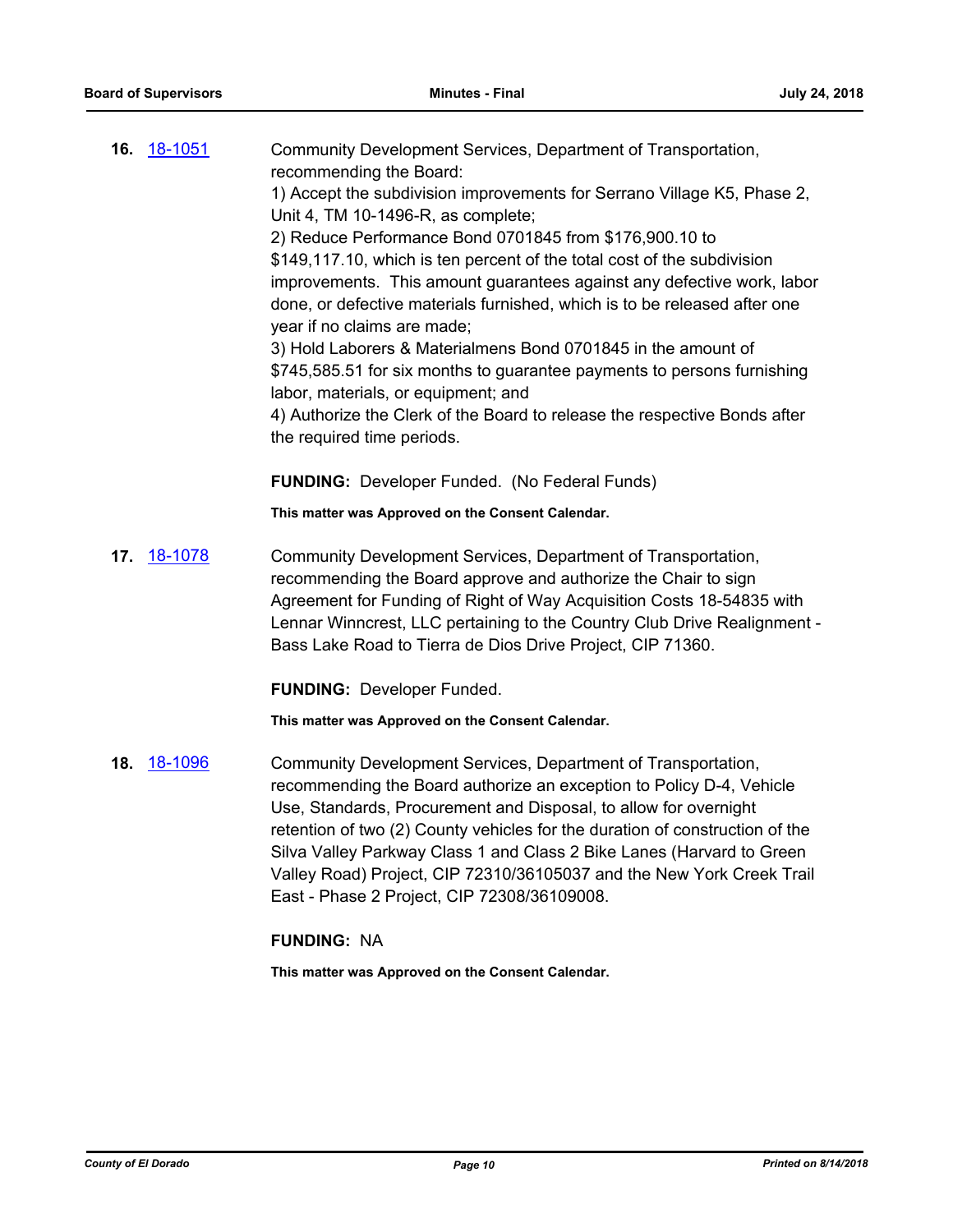**19.** [18-1022](http://eldorado.legistar.com/gateway.aspx?m=l&id=/matter.aspx?key=24371) Community Development Services, Department of Transportation, recommending the Board adopt and authorize the Chair to sign Resolution **153-2018** sanctioning the revision to the financial assurance for the Somerset Mine: 1) Increase the Pledge of Revenue amount to between \$150,000 and \$210,000; and 2) Make the financial assurance mechanism effective for five (5) years from the signed date of this Resolution.

**FUNDING:** Road Fund. (Local - 100%)

**Resolution 153-2018 was Adopted upon Approval of the Consent Calendar.**

**20.** [18-1079](http://eldorado.legistar.com/gateway.aspx?m=l&id=/matter.aspx?key=24429) Community Development Services, Department of Transportation, recommending the Board consider the following pertaining to the 2018 Grizzly Flats Section 1 Pavement Rehabilitation Project, PW 18-31222, Project No 49324, and Contract 3183:

> 1) Award the Construction Contract to Martin Brothers Construction, who was the lowest responsive, responsible bidder after the bid opening on July 13, 2018;

2) Approve and authorize the Chair to sign the Construction Contract, subject to review and approval by County Counsel and Risk Management; and

3) Authorize the Director of Transportation to sign an Escrow Agreement, if requested by the Contractor and in accordance with Public Contract Code Section 22300, for the purpose of holding Contract retention funds.

**FUNDING:** Senate Bill 1. (100% - State)

**This matter was Approved on the Consent Calendar.**

**21.** [18-1118](http://eldorado.legistar.com/gateway.aspx?m=l&id=/matter.aspx?key=24468) Surveyor's Office recommending the Board adopt and authorize the Chair to sign Resolution **152-2018** for Abandonment of Easement 18-012 to abandon a Light and Air easement on Lot 30 of "Tahoe Paradise Unit No. 58", recorded at Book E of Subdivisions at Page 18, identified as Assessor's Parcel 036-611-19.

**Resolution 152-2018 was Adopted upon Approval of the Consent Calendar.**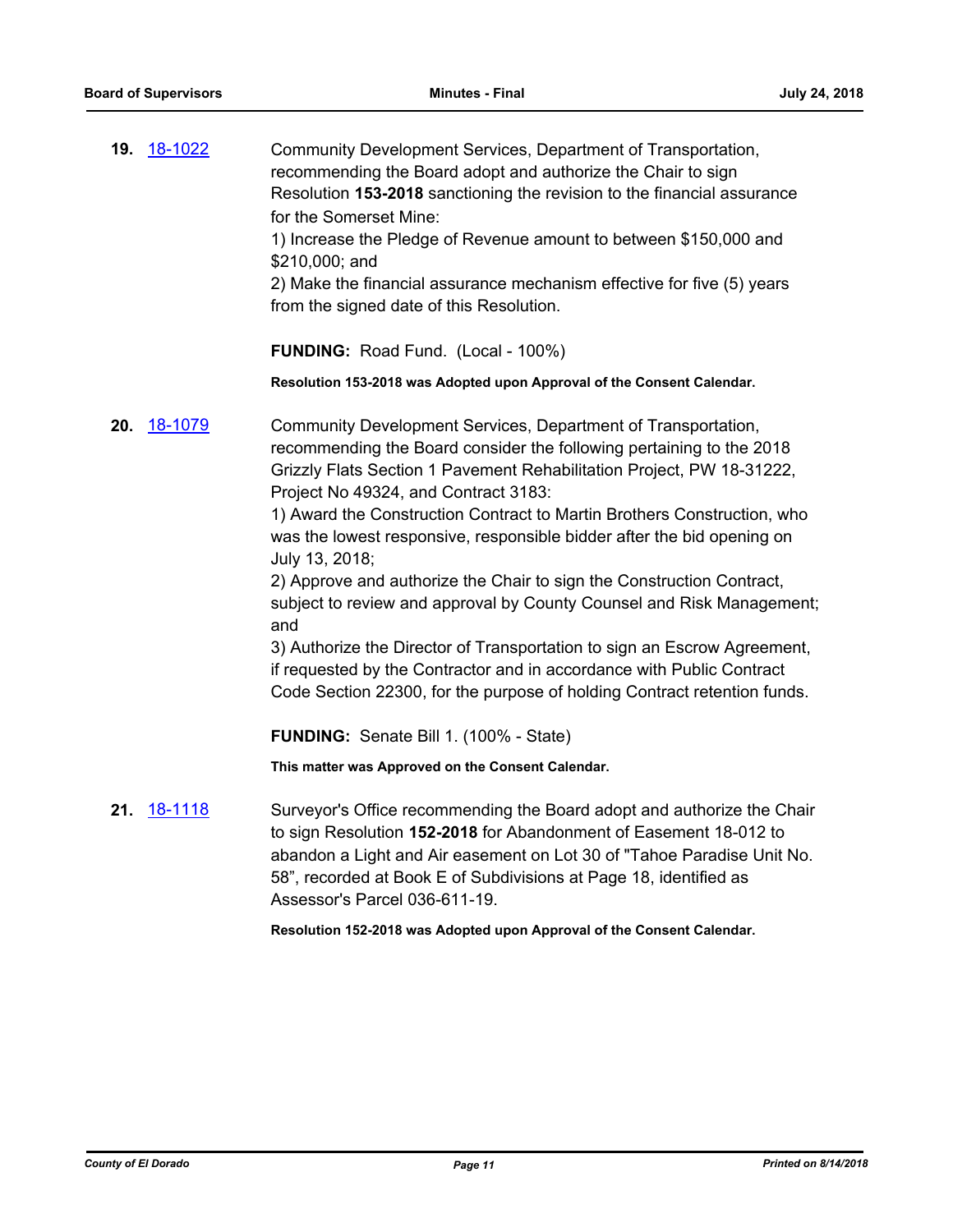#### **LAW AND JUSTICE - CONSENT ITEMS**

**22.** [18-1062](http://eldorado.legistar.com/gateway.aspx?m=l&id=/matter.aspx?key=24412) District Attorney recommending the Board receive and file the Thirteenth Annual Report on Real Estate Fraud for Fiscal Year 2017-18.

**FUNDING:** Real Estate Fraud Prosecution Trust.

**This matter was Approved on the Consent Calendar.**

#### **END CONSENT CALENDAR**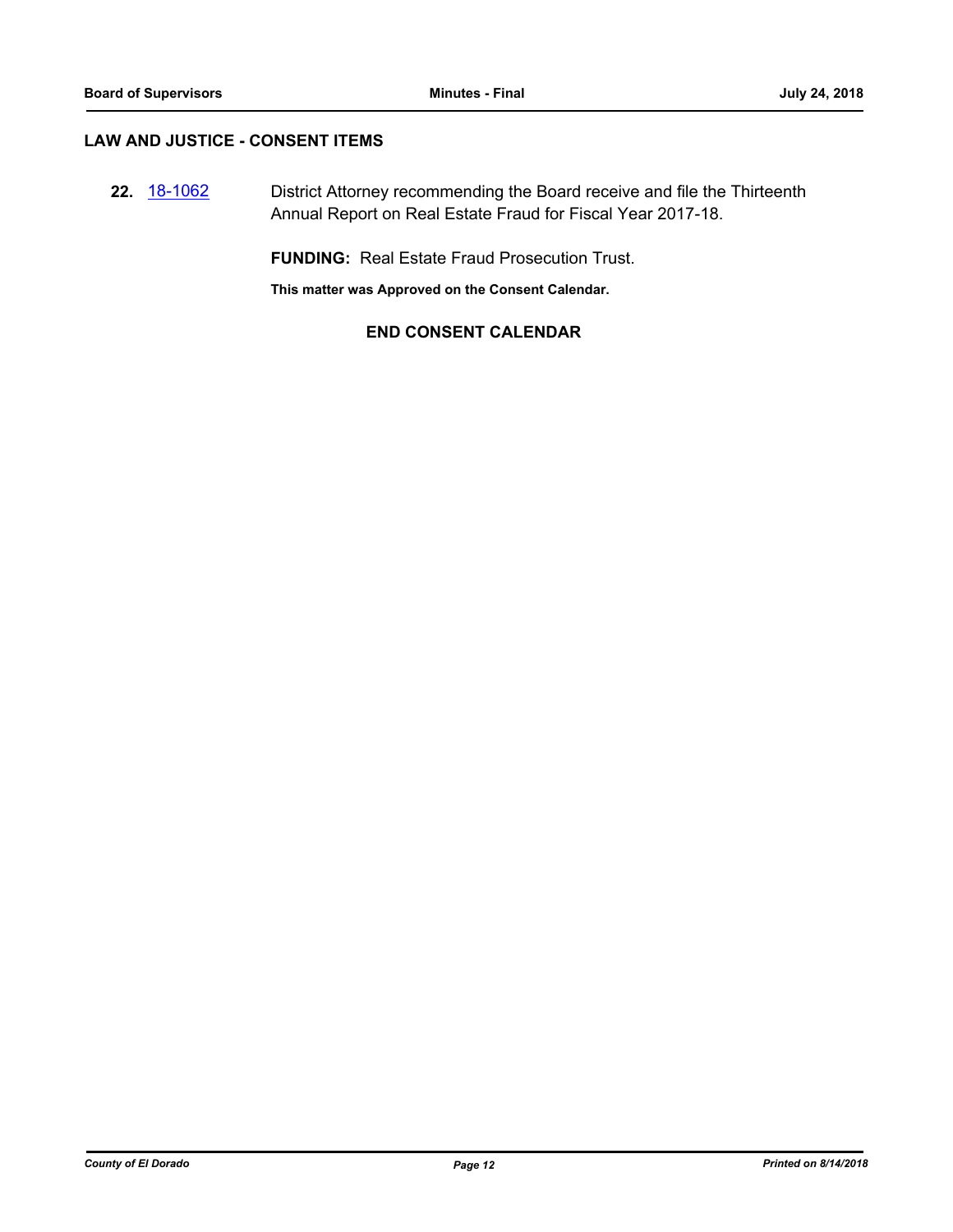#### **DEPARTMENT MATTERS (Items in this category may be called at any time)**

**23.** [18-1049](http://eldorado.legistar.com/gateway.aspx?m=l&id=/matter.aspx?key=24398) County Counsel recommending the Board authorize the Chair to execute Amendment 1 to Agreement for Legal Services Between El Dorado County and Abbott & Kindermann, Inc., Agreement 552-S1711 (Sheetz litigation) to increase the not-to-exceed amount from \$50,000 to \$125,000 with an effective date retroactive to March 1, 2018. (Est. Time: 5 Min.)

**FUNDING:** General Fund and Non-General Fund.

**A motion was made by Supervisor Novasel, seconded by Supervisor Veerkamp to Approve this matter. Supervisor Frentzen registered a No vote based on the Agreement being retroactive.**

- **Yes:** 4 Veerkamp, Ranalli, Novasel and Hidahl
- **Noes:** 1 Frentzen
- **24.** [18-1148](http://eldorado.legistar.com/gateway.aspx?m=l&id=/matter.aspx?key=24498) Assessor, Auditor-Controller and Treasurer/Tax Collector recommending the Board receive and file an update relative to the implementation of the Megabyte Property Tax System. (Est. Time: 10 Min.)

**Received and Filed.**

**25.** [18-1068](http://eldorado.legistar.com/gateway.aspx?m=l&id=/matter.aspx?key=24418) Community & Economic Development Advisory Committee (CEDAC) recommending the Board: 1) Receive and file a presentation on CEDAC's recommended Action Plan; and 2) Approve the recommended Action Plan. (Est. Time: 20 Min.)

#### **FUNDING:** N/A

**A motion was made by Supervisor Hidahl, seconded by Supervisor Frentzen to Approve this matter.**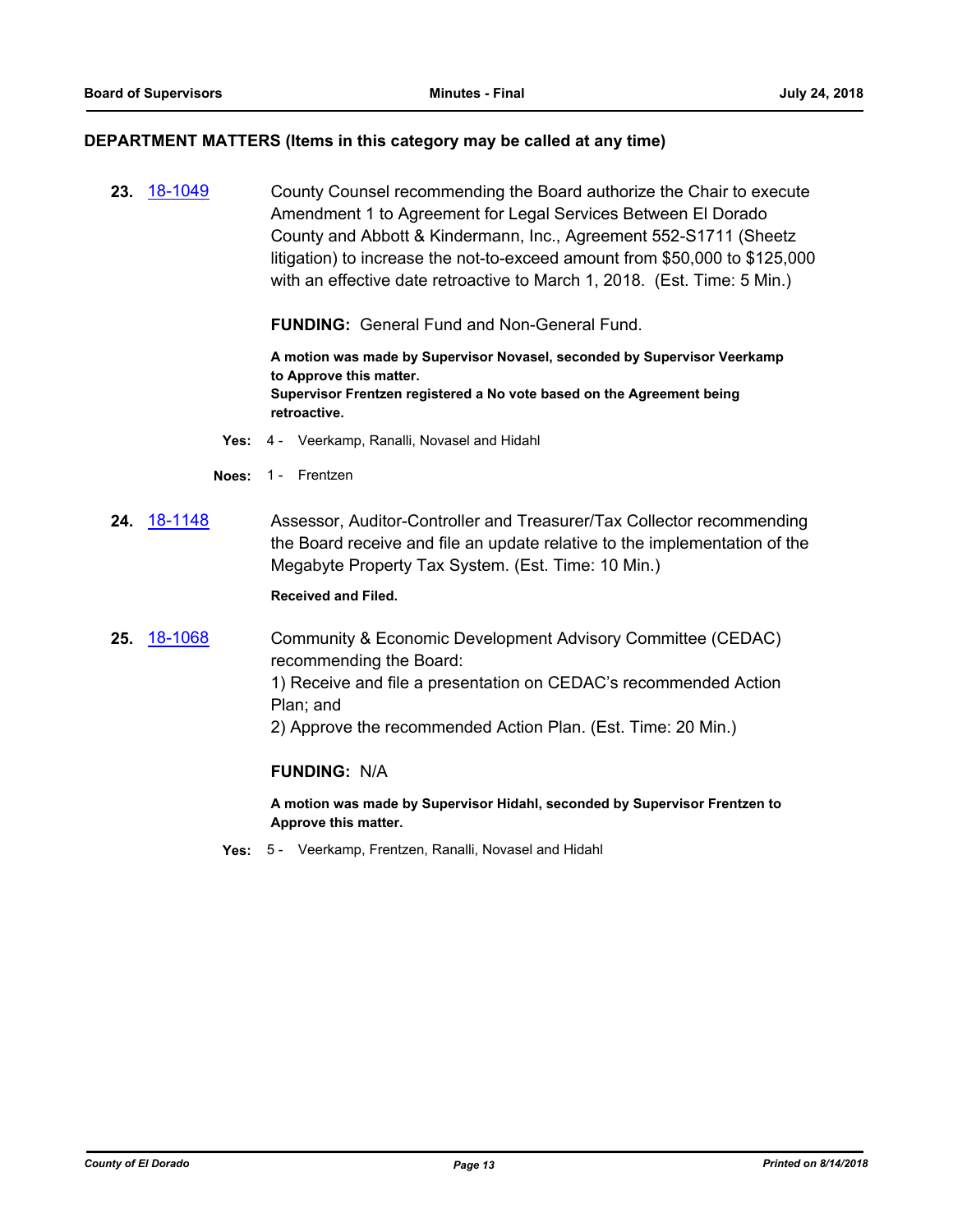**26.** [18-1040](http://eldorado.legistar.com/gateway.aspx?m=l&id=/matter.aspx?key=24389) Chief Administrative Office and County Counsel recommending the Board adopt and authorize the Chair to sign the following Resolutions to place ballot measure language on the November 2018 election ballot for the proposed amendments to the following two sections of the County Charter:

> 1) Resolution **154-2018** Charter Article II, Board of Supervisors, Section 202, "Term of Offices"; and

2) Resolution **155-2018** Charter Article V, Personnel, Section 502.1, "Classified and Unclassified Employees." (Est. Time: 30 Min.)

**FUNDING:** General Fund.

**A motion was made by Supervisor Frentzen to Approve this matter and direct staff to include language in Resolution 154-2018 to "cap the maximum number of years to 12 years (three terms)." Motion Failed for lack of a second.**

**A motion was made by Supervisor Hidahl, seconded by Supervisor Veerkamp to Approve this matter and Adopt Resolutions 154-2018 and 155-2018 with a change to the language in Resolution 154-2018 to:** 

**WHEREAS, the Board of Supervisors desires, on the recommendation of the 2017-18 Charter Review Committee, to ask the voters of the County to consider approving an amendment to the County Charter Section 202, "Term of Offices," to provide that one additional term of office be added to the current four-year term limit.**

- **Yes:** 3 Veerkamp, Novasel and Hidahl
- **Noes:** 2 Frentzen and Ranalli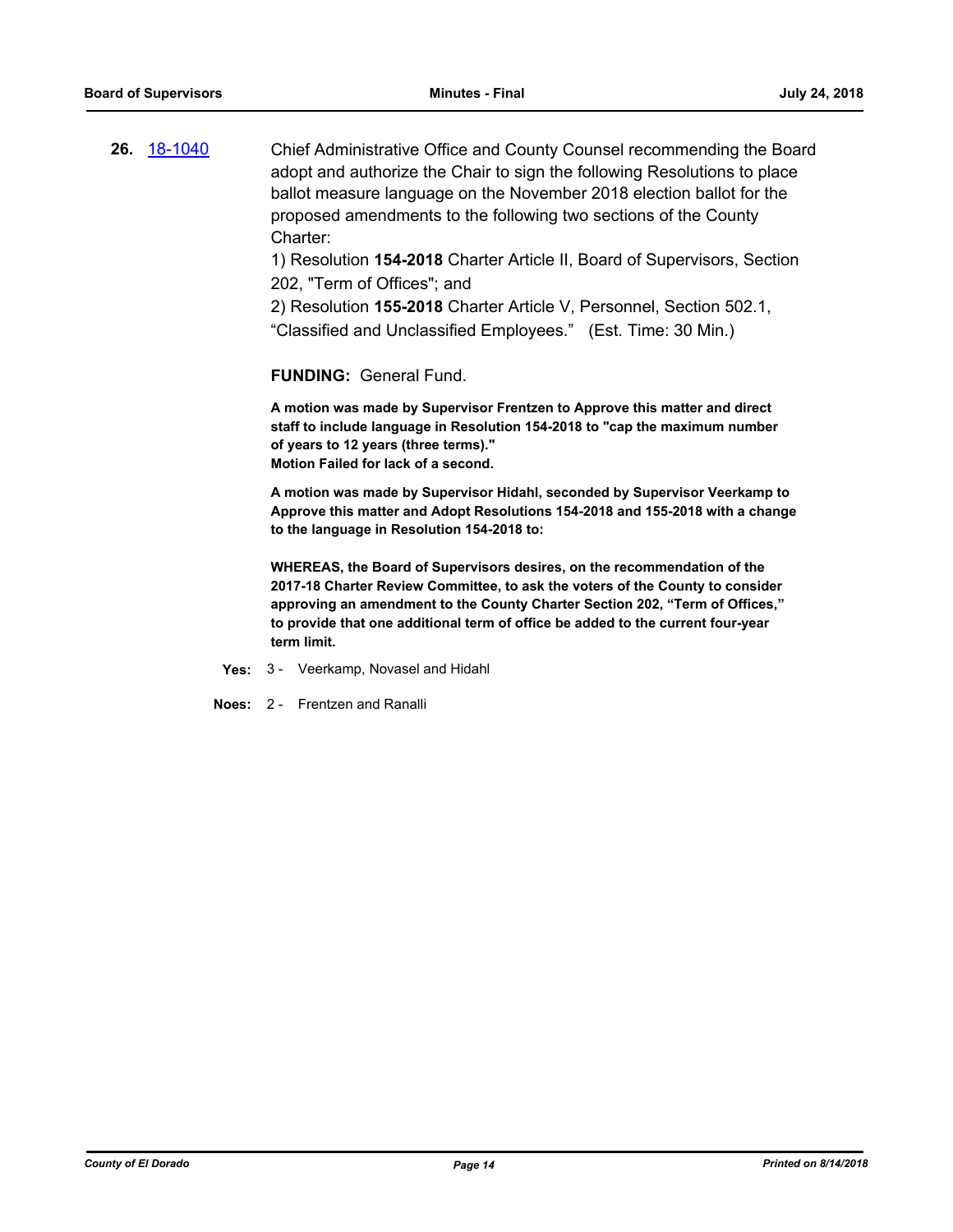#### **10:00 A.M. - TIME ALLOCATION**

**27.** [18-0992](http://eldorado.legistar.com/gateway.aspx?m=l&id=/matter.aspx?key=24341) Community Development Services, Department of Transportation, recommending the Board select one or more of the US 50/Cameron Park Drive Interchange alternatives to carry forward to preliminary design and environmental studies, as funding becomes available. (Est. Time: 1 Hr.)

**FUNDING:** Traffic Impact Mitigation Fee Program.

*Public Comment: K. Payne*

**A motion was made by Supervisor Hidahl, seconded by Supervisor Frentzen to direct staff to carry forward to preliminary design and environmental studies, as funding becomes available for the following Alternatives: Alternative 1 - Widening; Alternative 3 - East Hook Ramps; and Alternative 4 - Diverging Diamond.**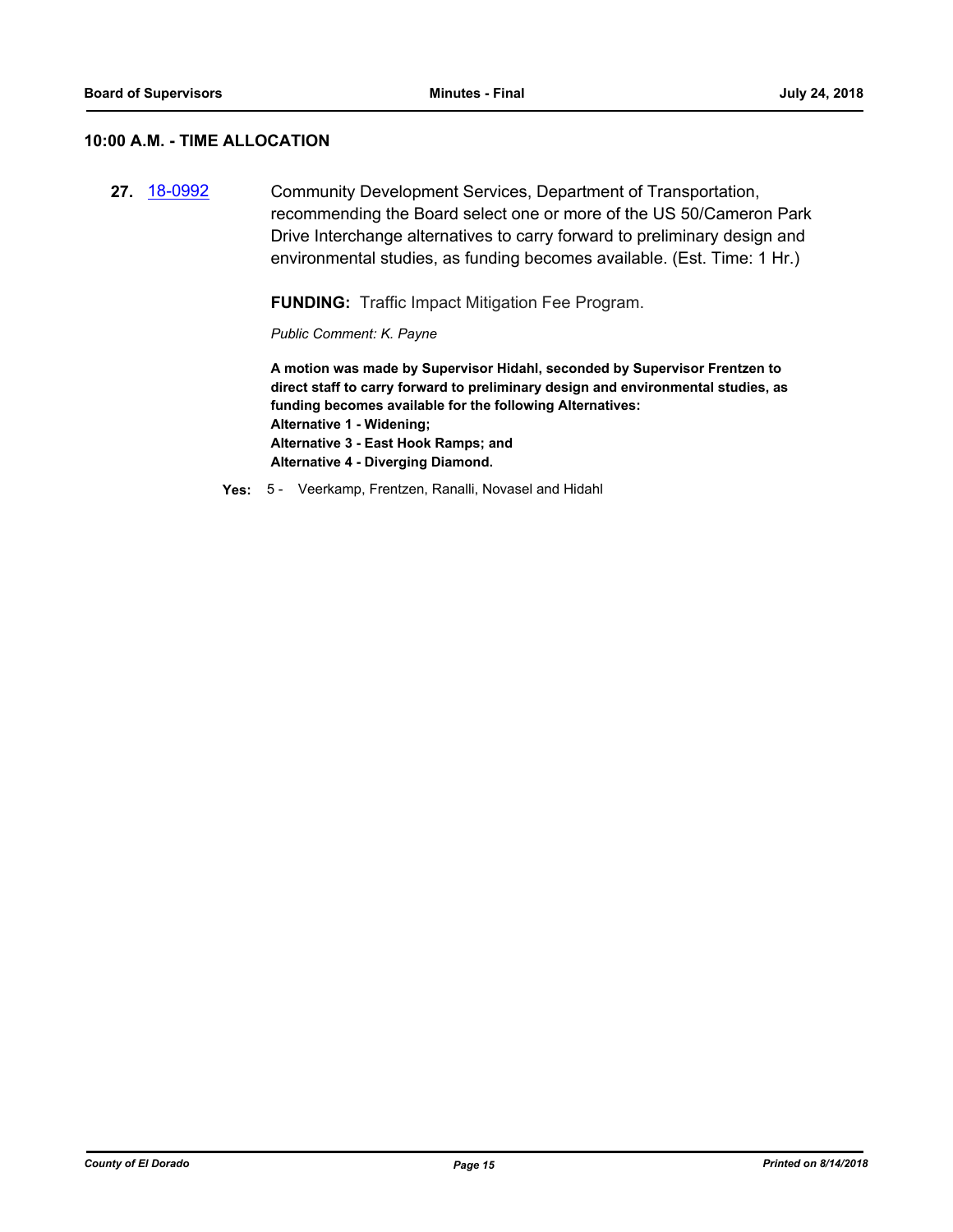#### **11:00 A.M. - TIME ALLOCATION**

**28.** [18-1035](http://eldorado.legistar.com/gateway.aspx?m=l&id=/matter.aspx?key=24384) HEARING - Health and Human Services Agency recommending the Board:

> 1) Conduct a public hearing to consider public comment on the annual written report of benefit assessments for the Zone of Benefit within County Service Area 3 for emergency medical services; and

> 2) Adopt and authorize the Chair to sign Resolution **151-2018** confirming the annual written report and authorizing the benefit assessments be collected in the same manner as the County's ad valorem real property taxes for Fiscal Year 2018-19, noting that the pre-existing benefit assessments have been in place and collected since prior to the effective date of Proposition 218, with no increases in the amounts and no change in the methodology for calculating said amounts. (Est. Time: 5 Min.)

**FUNDING:** County Service Area 3 Benefit Assessments.

**Supervisor Ranalli opened the public hearing and upon conclusion of public comment, closed the hearing. A motion was made by Supervisor Novasel, seconded by Supervisor Hidahl to Approve this matter and Adopt Resolution 151-2018.**

- **Yes:** 5 Veerkamp, Frentzen, Ranalli, Novasel and Hidahl
- **29.** [18-0863](http://eldorado.legistar.com/gateway.aspx?m=l&id=/matter.aspx?key=24210) Health and Human Services Agency recommending the Board: 1) Receive a presentation by the Commission on Aging; and 2) Receive and file the Commission on Aging 2017 Annual Report. (Est. time: 10 Min.)

#### **FUNDING:** N/A

*Public Comment: Patricia Charles-Heathers*

**Received and Filed.**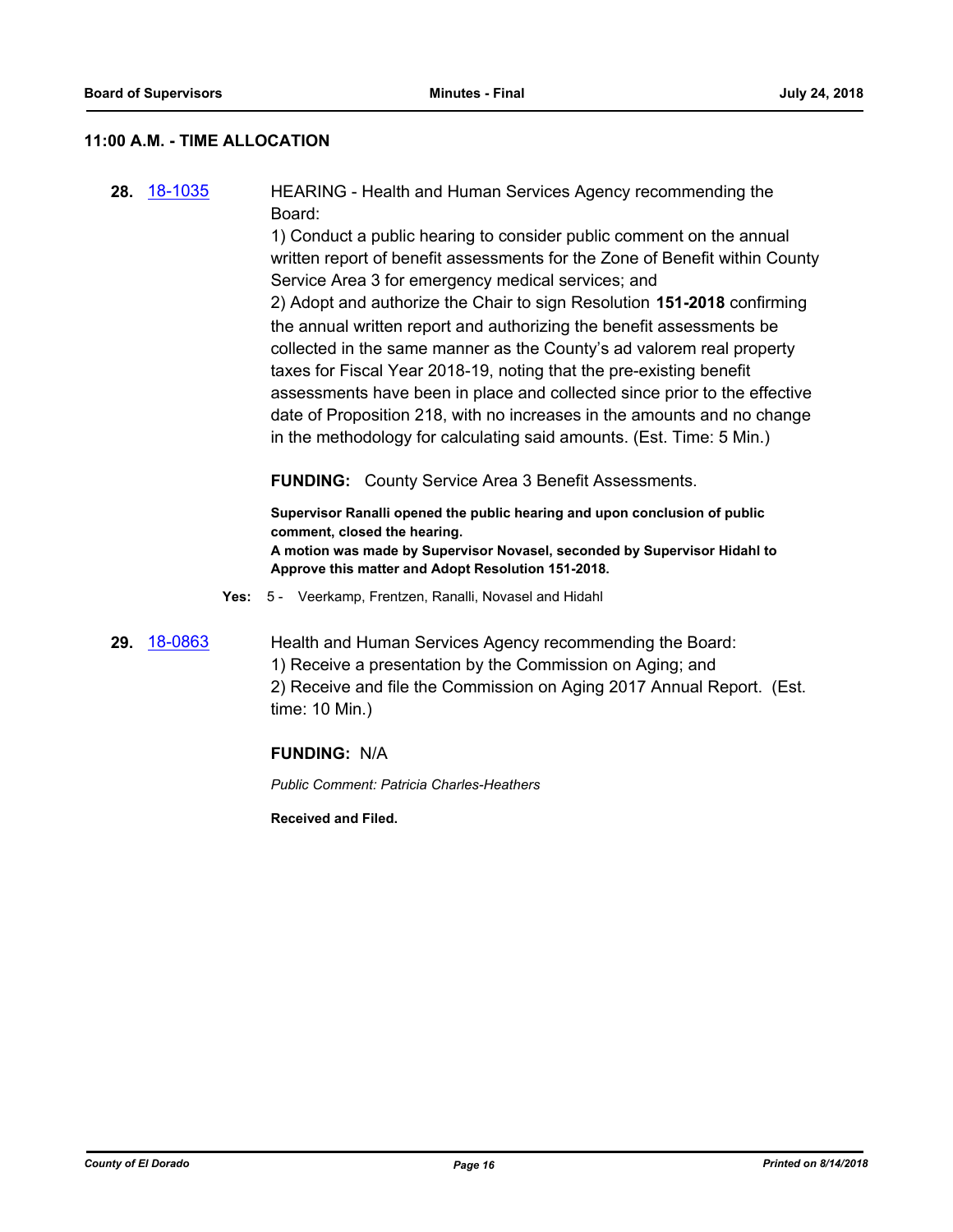**30.** [18-0948](http://eldorado.legistar.com/gateway.aspx?m=l&id=/matter.aspx?key=24296) HEARING - The Community Development Services, Environmental Management Department recommending the Board: 1) Conduct a hearing to consider the annual report of delinquent mandatory refuse collection fees; and 2) Adopt and authorize the Chair to sign Resolution **149-2018** confirming the annual report of delinquent mandatory refuse collection fees for South Tahoe Refuse Company, Inc., establishing the delinquent amounts as special assessments for the 2018/2019 fiscal year, and providing for the collection thereof in the same manner as the County's ad valorem property taxes. (Est. Time: 20 Min.)

**FUNDING:** Community Development Services charges for service.

*Public Comment: B. Davis*

**Supervisor Ranalli opened the public hearing and upon conclusion of public comment, closed the hearing.**

**A motion was made by Supervisor Novasel, seconded by Supervisor Veerkamp to Approve this matter and Adopt Resolution 149-2018 also modifying Exhibit A to remove Jessica Hirsch, Mary Martin and Bruce Davis as delinquent.**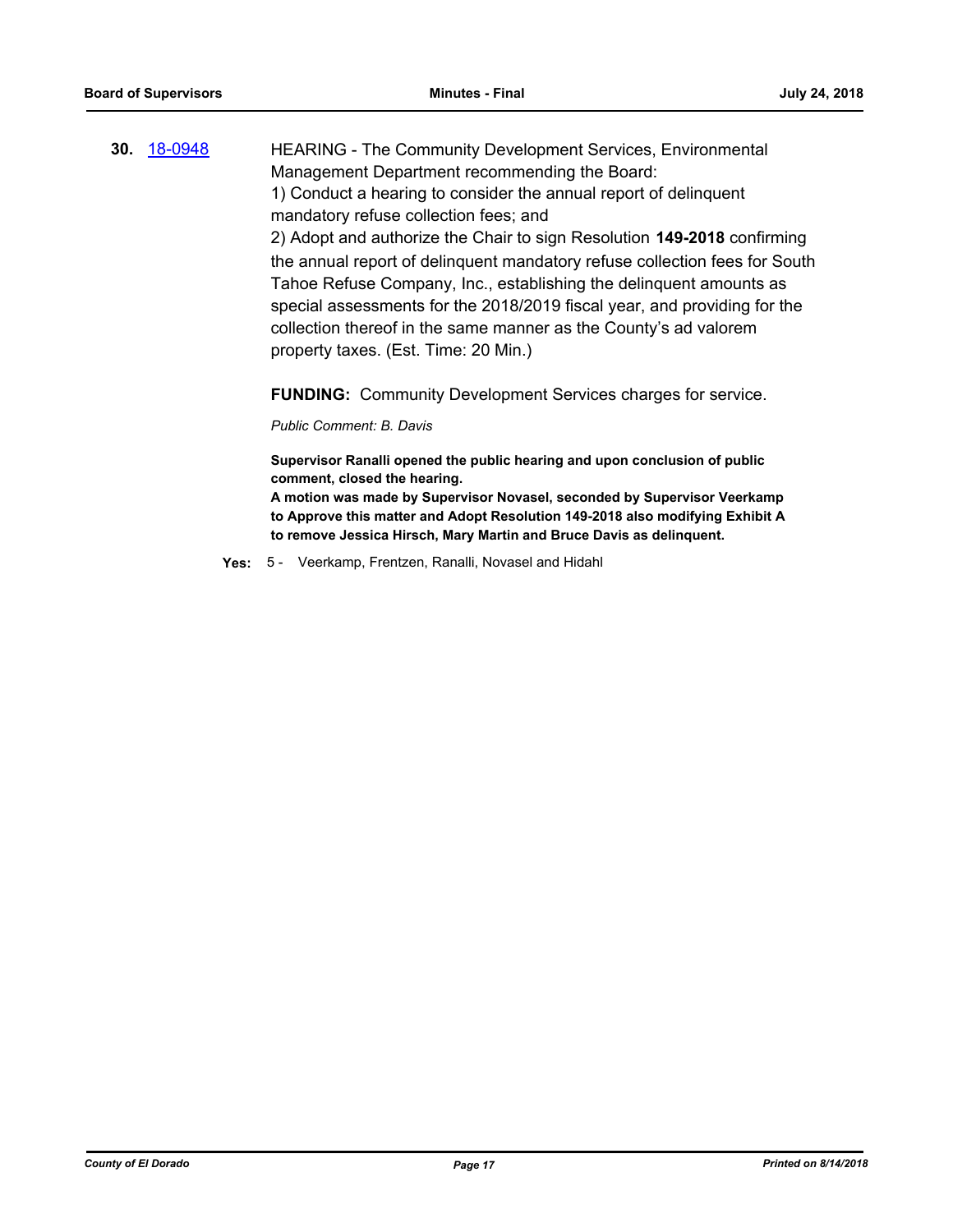#### **1:30 P.M. - TIME ALLOCATION**

**31.** [18-1091](http://eldorado.legistar.com/gateway.aspx?m=l&id=/matter.aspx?key=24441) HEARING - Community Development Services (CDS), Planning and Building Department, recommending the following seven actions in order to: (1) rescind the December 2, 2014 approvals of the 250-unit El Dorado Hills Apartments project, County file numbers A14-0001/Z14-0001/SP86-0002-R/PD94-0004R-2 on property identified as Assessor's Parcel Numbers 121-290-60, -61 and -62 located on the northwest corner of Town Center Blvd. and Vine Street in the El Dorado Hills area; and (2) approve General Plan text amendment to Policy 2.2.1.2 to clarify that Objective 2.2.6.6 provides an exception to the maximum density allowed by General Plan Policy 2.2.1.2: 1) Rescind adoption of the Subsequent Mitigated Negative Declaration (State Clearinghouse No. 201405281) and Mitigation Monitoring Report Program for the 250-unit El Dorado Hills Apartment project, effective upon entry of dismissal of the Case No. PC20180127 with prejudice; 2) Adopt and authorize the Chair to sign Resolution **161-2018** (Attachment B-Exhibit A) rescinding Resolution 208-2014 regarding General Plan Amendment A14-0001, effective upon entry of dismissal of Case PC20180127 with prejudice; 3) Adopt and authorize the Chair to sign Ordinance **5087** (Attachment C-Exhibit B) rescinding Ordinance 5015 regarding Rezone Z14-0001, effective upon entry of dismissal of the Case PC20180217 with prejudice; 4) Rescind approval of Specific Plan Amendment SP86-0002-R, effective upon entry of dismissal of the Case PC20180127 with prejudice; 5) Rescind approval of Planned Development Permit Revision PD94-0004R-2, effective upon entry of dismissal of the Case PC20180127 with prejudice; 6) Adopt and authorize the Chair to sign Resolution **162-2018** (Attachment D-Exhibit C) approving General Plan amendment of General Plan (Land Use Element) Policy 2.2.1.2; and 7) Continue the amendment to Policy 2.2.1.2 and rescission of Policy 2.2.6.6, resulting from the rescission of Resolution 208-201, for final action with the County's next "bundling" of amendments to the General Plan, consistent with Government Code section 65358(b). (Est. Time: 30 Min.) **FUNDING:** N/A

#### *Public Comment: S. Taylor*

**Supervisor Ranalli opened the public hearing and upon conclusion of public comment, closed the hearing.**

**A motion was made by Supervisor Novasel, seconded by Supervisor Veerkamp to Approve this matter and Adopt Resolutions 161-2018 and 162-2018 and Ordinance 5087.**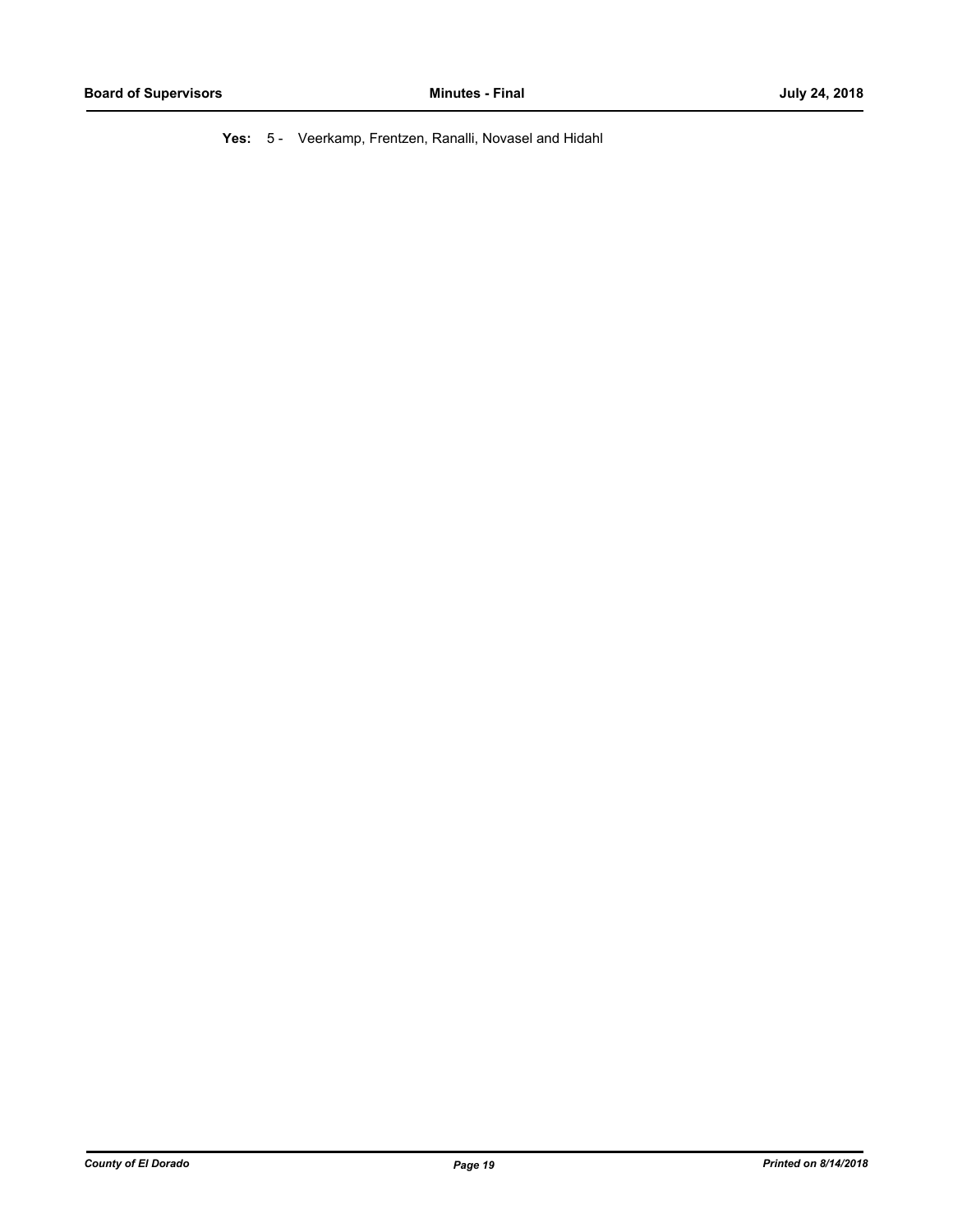#### **2:00 P.M. - TIME ALLOCATION**

**32.** [18-1121](http://eldorado.legistar.com/gateway.aspx?m=l&id=/matter.aspx?key=24471) Vacation Home Rental Ad Hoc Committee, recommending the Board: 1) Conceptually approve amendments to Title 5 - County Business License Ordinance of the El Dorado County Ordinance Code, Chapter 5.56 - Vacation Home Rentals in the Lake Tahoe Basin; 2) Direct staff to work with the Vacation Home Rental (VHR) Ad Hoc Committee and return on August 28, 2018, for the first reading of the revised ordinance;

> 3) Direct staff to report to the Board one year following the effective date of the approved ordinance revisions with an evaluation of VHR regulation and enforcement; and

4) Adopt and authorize the Chair to sign Resolution **163-2018**, amending the FY 2018-19 Authorized Personnel Allocation to delete one vacant FTE Fiscal Assistant in the Treasurer-Tax Collector's Office and add one FTE Development Technician in the Planning and Building Department. (Est. Time: 1 Hr.)

#### **FUNDING:** N/A

*Public Comment: S. Overson, M. Benedick, M. Salmon, G. Johnson, L. Haremon*

**A motion was made by Supervisor Novasel, seconded by Supervisor Ranalli to Approve this matter and Adopt Resolution 163-2018. The Board directed staff to return on August 28, 2018 for the first reading of the revised Ordinance.**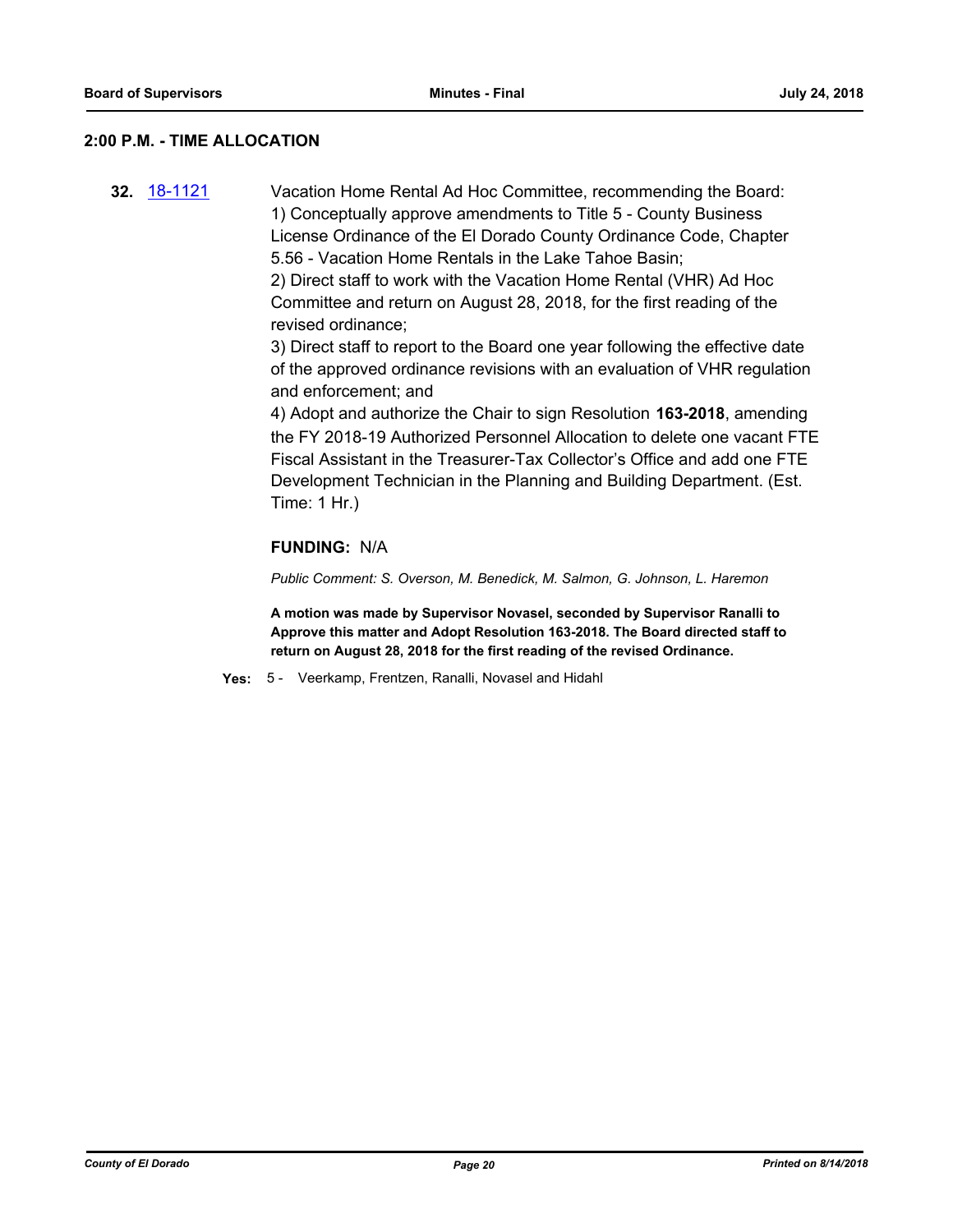#### **ITEMS TO/FROM SUPERVISORS**

**Supervisor Novasel reported on the following: Two by Two meeting with the City of South Lake Tahoe. Fallen Leaf constituents meeting.**

**Supervisor Veerkamp reported on the following: Two by Two meeting with the City of South Lake Tahoe. Community Foundation reception. Camino Safety project. Sprint car race. Newtown Road will open July 25, 2018.**

**Supervisor Frentzen reported on the following: California Local Agency Formation Committee quarterly Board meeting. Grizzly Flat Fire Safe Council BBQ.**

**Supervisor Hidahl reported on the following: Community Foundation reception Four Seasons speaker series.**

**Supervisor Ranalli reported on the following: Emergency Preparedness session at Sutter's Mill school. Fire Safety discussion in Georgetown. Fuel reduction project discussion. Parks and Recreation joint meeting with Placer County.**

#### **CAO UPDATE**

**Shawne Corley, Assistant Chief Administrative Officer, reported on the following: No Board meeting until August 14, 2018. A Board meeting was added on August 21, 2018.**

#### **ADJOURNED AT 3:39 P.M. in honor of Robert Wesley McPherson**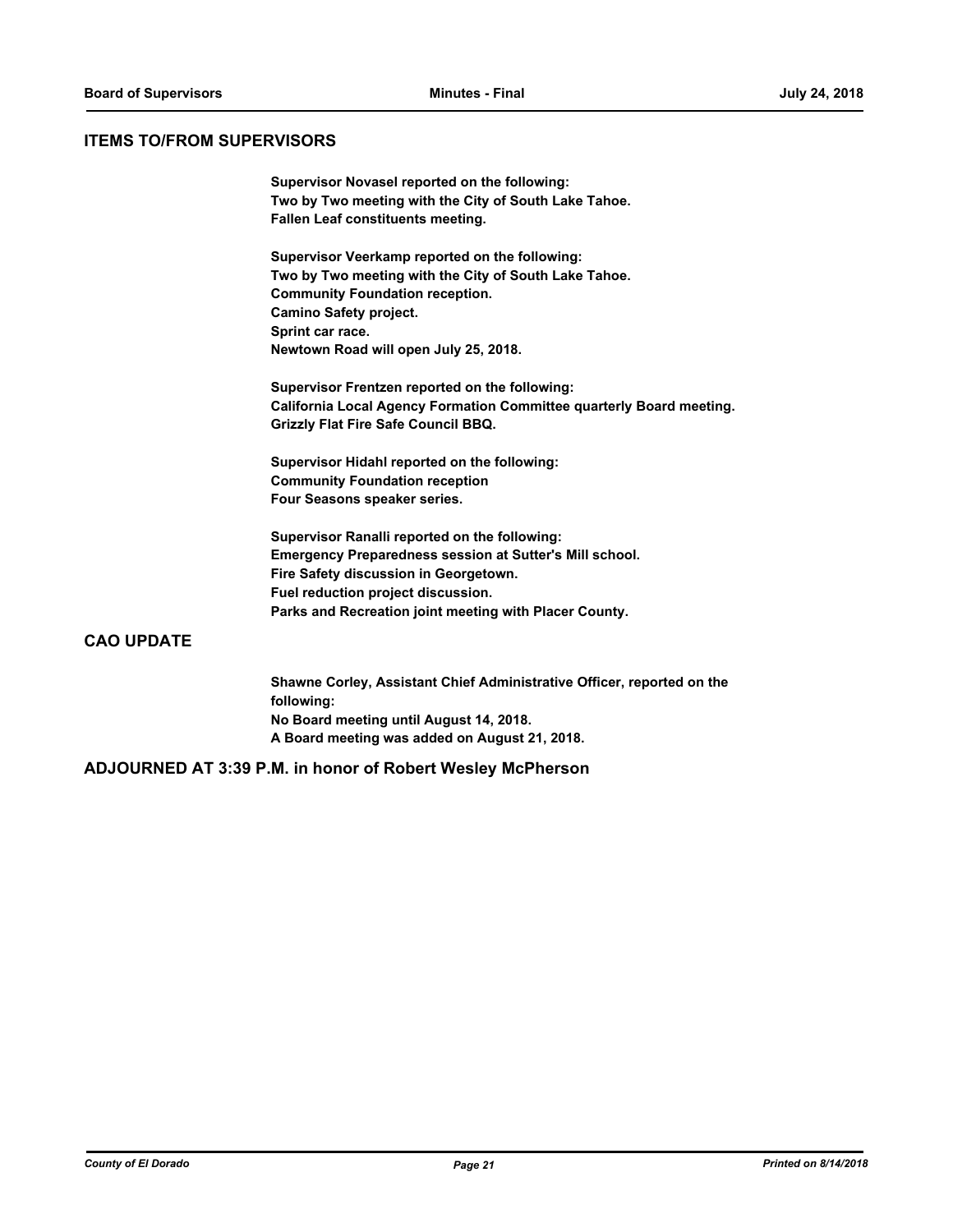#### **CLOSED SESSION**

**33.** [18-1127](http://eldorado.legistar.com/gateway.aspx?m=l&id=/matter.aspx?key=24477) **Conference with Legal Counsel - Existing Litigation pursuant to Government Code section 54956.9(d)(1).** Title: Friends of El Dorado County Oaks v. County of El Dorado; Serrano Associates LLC and El Dorado Hills Community Services District Real Parties in Interest (El Dorado County Superior Court Case PC20180310). Number of potential cases: (1). (Est. Time: 10 Min.)

> **By a 5-0 vote, the Board authorized the defense in the matter of Friends of El Dorado County Oaks v. County of El Dorado; Serrano Associates LLC and El Dorado Hills Community Services District Real Parties in Interest (El Dorado County Superior Court Case PC20180310) and the defense will be conducted by County Counsel's office.**

### **34.** [18-1160](http://eldorado.legistar.com/gateway.aspx?m=l&id=/matter.aspx?key=24510) **Conference with Legal Counsel - Existing Litigation** pursuant to Government Code section 54956.9(d)(1). Title:Citizens for Sensible Development in El Dorado Hills and Sue Taylor v. County of El Dorado and El Dorado County Board of Supervisors; Spanos Corporation, Real Party in Interest (El Dorado County Superior Court Case No. PC20180127); Citizens for Sensible Development in El Dorado Hills v. County of El Dorado and El Dorado County Board of Supervisors; Spanos Corporation, Real Party in Interest (El Dorado County Superior Court Case No. PC20150001; California Courts of Appeal Case No. C081472). Number of potential cases: (2). (Est. Time:10 Min.)

**No Action Reported. All five Supervisors participated.**

**35.** [18-1149](http://eldorado.legistar.com/gateway.aspx?m=l&id=/matter.aspx?key=24499) **Pursuant to Government Code Section 54957- Public Employment.** Title: Director of Planning and Building Recruitment. (Est. Time: 20 Min.)

**No Action Reported. All five Supervisors participated.**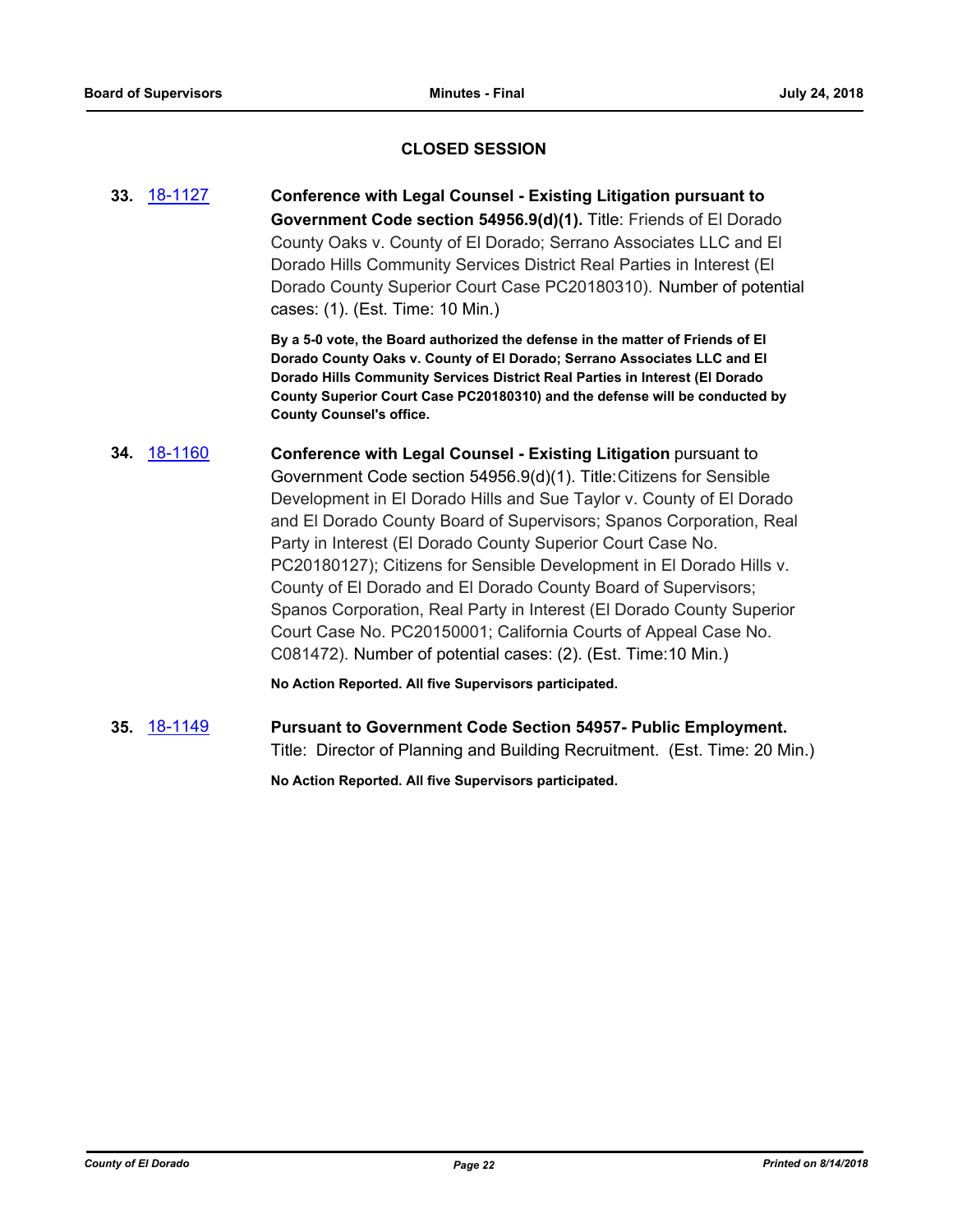On August 19, 2003, the Board adopted the following protocol: It is a requirement that all speakers, County staff and the public, when approaching the podium to make a visual presentation to the Board of Supervisors, must provide the Clerk with the appropriate number of hard copies of the presentation for Board members and the audience.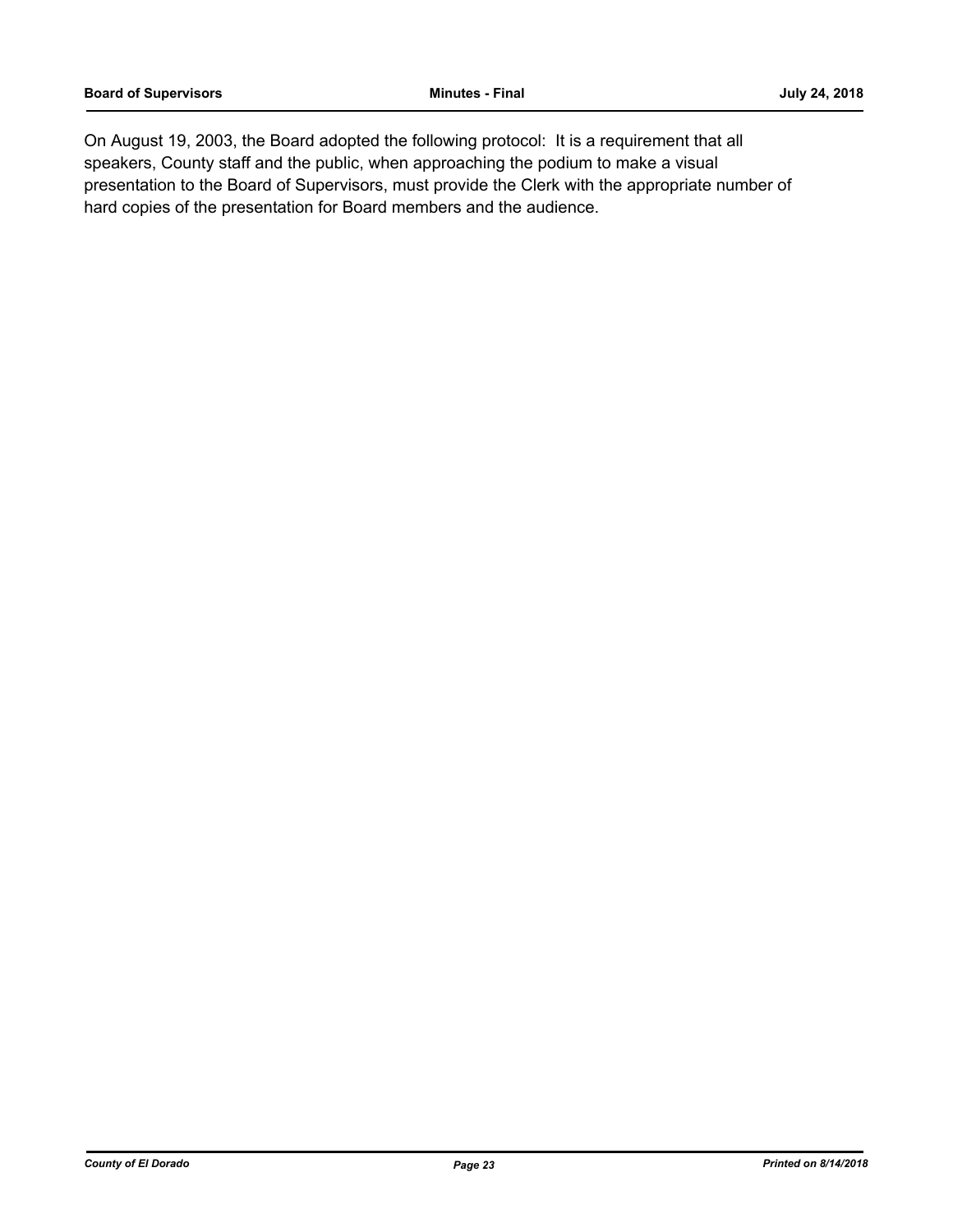#### **ADDENDUM**

#### **GENERAL GOVERNMENT - CONSENT ITEMS**

**36.** [16-0305](http://eldorado.legistar.com/gateway.aspx?m=l&id=/matter.aspx?key=20961) Supervisor Ranalli recommending the Board find that a state of emergency continues to exist in El Dorado County as a result of unprecedented tree mortality due to drought conditions and related bark beetle infestations. (Cont. 7/17/18, Item 10)

**This matter was Approved on the Consent Calendar.**

#### **DEPARTMENT MATTERS (Items in this category may be called at any time)**

**37.** [18-0976](http://eldorado.legistar.com/gateway.aspx?m=l&id=/matter.aspx?key=24324) Community Development Services, Department of Transportation, recommending the Board take the following actions pertaining to the Pony Express Trail Slipout, Contract 2726, PW 18-31214, CIP 78718: 1) Approve an additional \$200,802 of Road Fund/Discretionary funding for the Base Bid Schedule A FEMA match and Schedule B portion of the Project construction and delivery phase that is not eligible for FEMA funding;

> 2) Reject the bid submitted by the lowest bidder, Schreder and Brandt MFG, Inc., as being non-responsive for failing to meet the Contract Disadvantaged Business Enterprise goal and failing to provide an adequate Good Faith Effort to meet the goal;

3) Award the Construction Contract to the second lowest bidder, Steelhead Constructors, Inc., for being the lowest responsive, responsible Bidder that provided all required forms, documentation, and exceeded the Contract Disadvantaged Business Enterprise goal;

4) Approve and authorize the Chair to sign the Construction Contract, subject to review and approval by County Counsel and Risk Management; and

5) Authorize the Director of Transportation to sign an Escrow Agreement, if requested by the Contractor and in accordance with Public Contract Code Section 22300, for the purpose of holding Contract retention funds. (Est. Time: 20 Min.)

**FUNDING**: Schedule A - Local and State discretionary funding initially (100%), with Department of Transportation staff working with the Federal Emergency Management Agency and the California Office of Emergency Services to obtain reimbursement. Schedule B - Road Fund / Discretionary funding (Local, State, and Federal)

**A motion was made by Supervisor Veerkamp, seconded by Supervisor Hidahl to Approve this matter.**